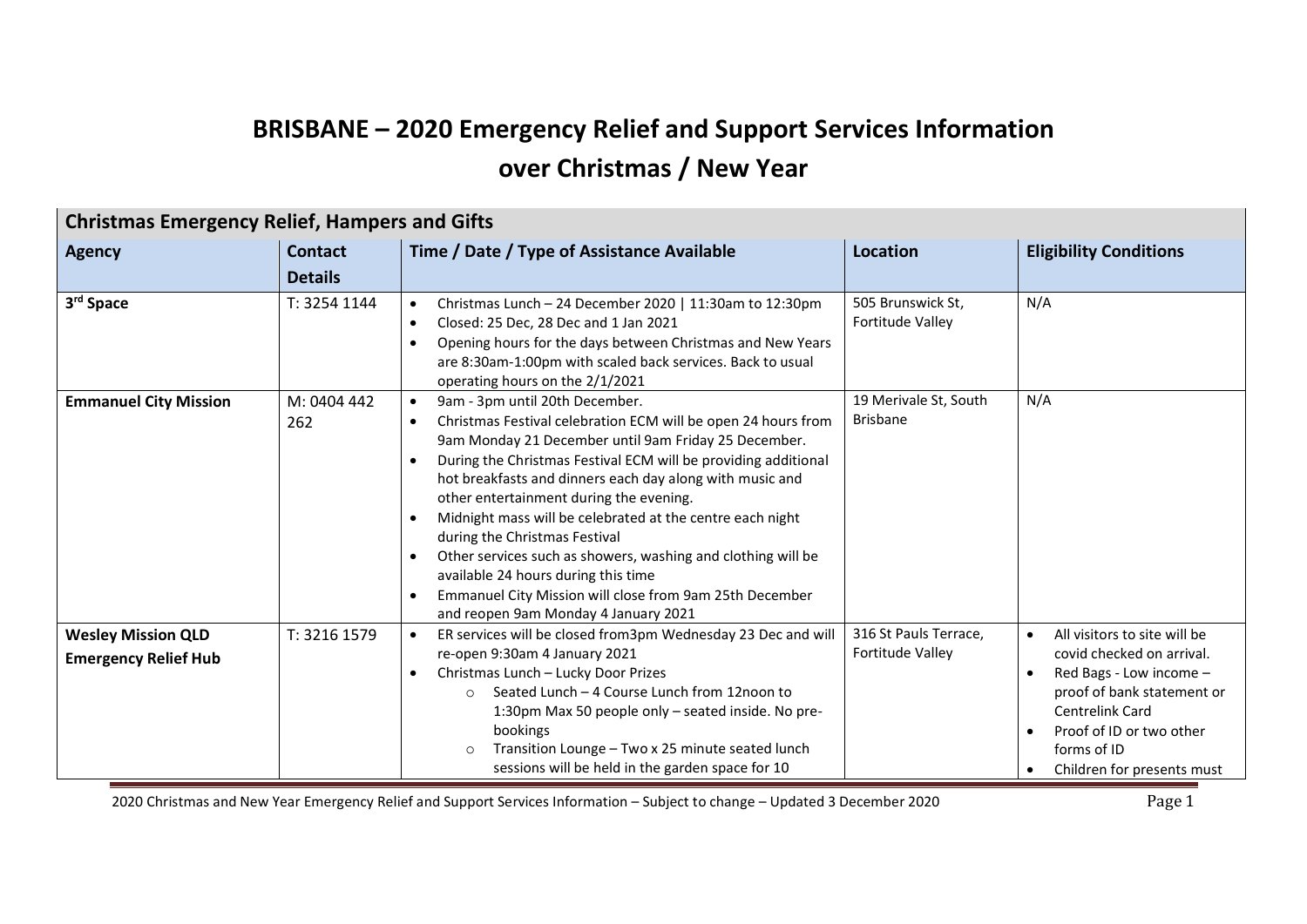|                                                                                                                                                     |                                                    | people only.<br>Session 1-12:15pm - 12:40pm<br>Session 2 - 12:55pm to 1:20pm<br>Takeaway Option - A takeaway lunch will be available<br>$\circ$<br>for those who do not get seated. This will be given<br>out in the garden space collection area between<br>$12:30$ pm $-1:15$ pm<br>Red Bags can be collected starting Tuesday 1 Dec to COB<br>Wednesday 23 Dec.<br>Christmas presents are a gift to children under 16. Who MUST<br>$\bullet$<br>be in your care.<br>Opening hours are normal - 9:30am to 12noon and 1pm to<br>$\bullet$<br>3:30pm Mon-Fri |                                            | be under 16yo and must be<br>in your care. You must be<br>the parent/guardian with<br>custoday of the children to<br>be eligible - proof of low<br>income<br>No appointment is<br>necessary, just drop in as<br>per regular hampers. |
|-----------------------------------------------------------------------------------------------------------------------------------------------------|----------------------------------------------------|--------------------------------------------------------------------------------------------------------------------------------------------------------------------------------------------------------------------------------------------------------------------------------------------------------------------------------------------------------------------------------------------------------------------------------------------------------------------------------------------------------------------------------------------------------------|--------------------------------------------|--------------------------------------------------------------------------------------------------------------------------------------------------------------------------------------------------------------------------------------|
| <b>Elorac Place Community</b><br>Centre/Wesley Mission<br>Queensland                                                                                | T:31516696<br>M:0437596335<br>Email<br>TKelsey@wmg | Families who need support with food and gifts can contact the<br>$\bullet$<br>Centre Reception on 32713592.<br>Centre closed from Monday 21 December 2020 to Friday 1<br>$\bullet$<br>January 2021.                                                                                                                                                                                                                                                                                                                                                          | 11a Southampton Rd<br>Ellen Grove Qld 4078 | Individuals and families<br>living in Ellen Grove, Carole<br>Park, Forest Lake, Wacol,<br>Doolandella, Camira,<br>Goodna and Gailes.                                                                                                 |
| <b>Picabeen Community Centre</b>                                                                                                                    | T: 3354 2555                                       | Christmas Celebration - 17 December 10am   RSVP by 12 Dec<br>$\bullet$<br>Food hampers (collect 19 and 20 December.<br>$\bullet$                                                                                                                                                                                                                                                                                                                                                                                                                             | 22 Hoben Street<br>Mitchelton              | RSVP for celebration and<br>hamper.<br>Geographic catchment                                                                                                                                                                          |
| <b>Jeays St Community Centre,</b><br><b>Valley Hearts and Night</b><br>Café. Contact: Christina<br>0429178894 email:<br>ccassimatis@redcross.org.au | T: 3852 5105                                       | End of Season Celebration - 16 December 2020 11:30am-2pm<br>$\bullet$<br>Activities will include: live music, morning tea & BBQ lunch,<br>potting colourful plants, food hampers & gift bags & lucky door<br>prizes.<br>Food hampers, women hand bags, men gift bags and family<br>$\bullet$<br>bags to be collected on Wednesday 16 December from<br>13:00pm<br>Last trading day is Friday 18 December 2020<br>$\bullet$<br>Reopening Monday 4 January 2021<br>$\bullet$                                                                                    | 12 Jeays Street, Bowen<br>Hills            | <b>NIL</b><br>$\bullet$                                                                                                                                                                                                              |
| <b>Brisbane Youth Service</b>                                                                                                                       | T: 3620 2448                                       | Christmas Hampers for eligible young people (12-25yrs)<br>$\bullet$                                                                                                                                                                                                                                                                                                                                                                                                                                                                                          | 42 McLachlan St, Valley                    | $\bullet$                                                                                                                                                                                                                            |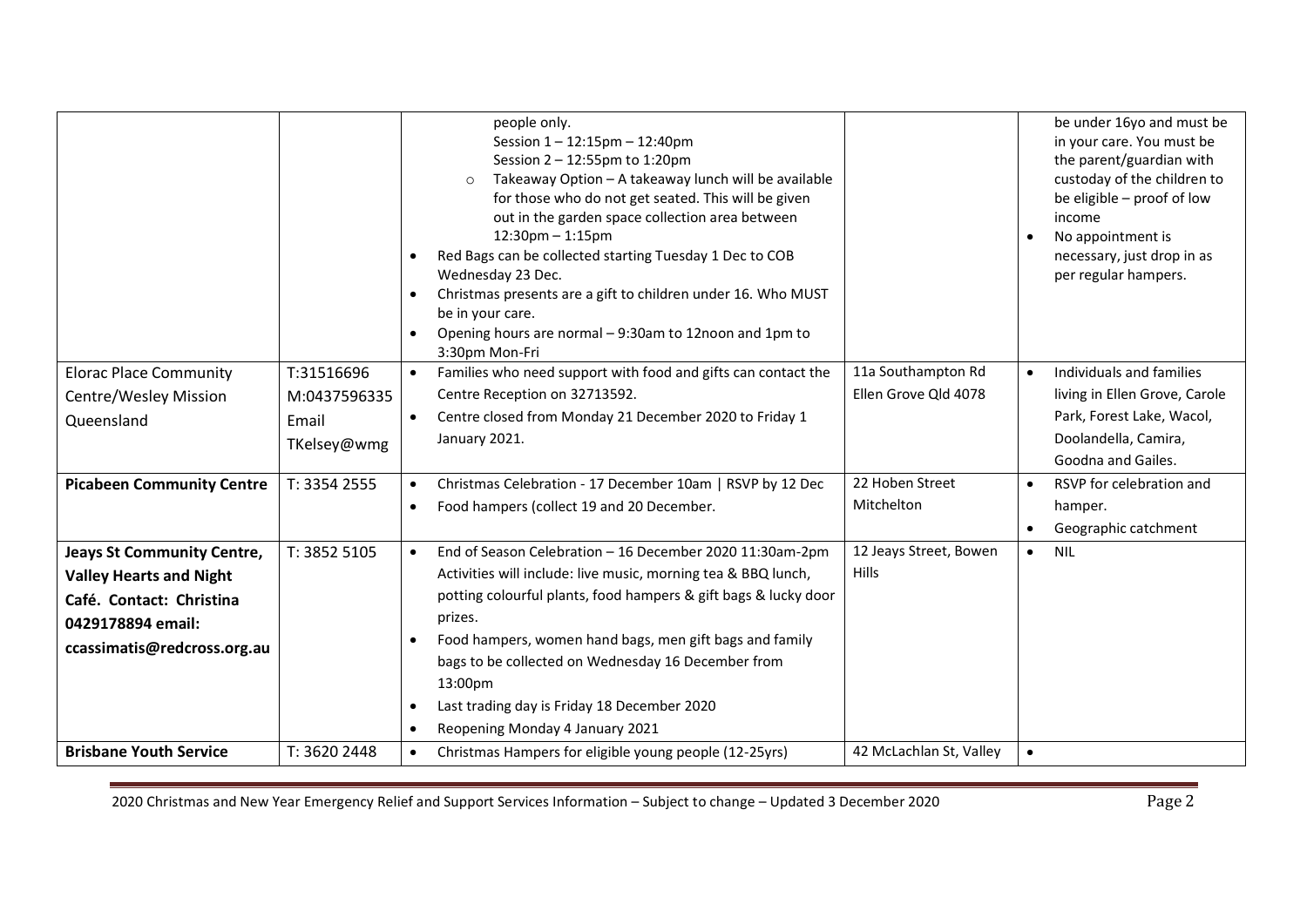| <b>Unable to contact</b>          |              | experiencing homelessness (or at imminent risk)                                                                                                                                                                                                                                                                                                                                                                                                                                                                                                                                                                                      |                                                                |                                                                                  |
|-----------------------------------|--------------|--------------------------------------------------------------------------------------------------------------------------------------------------------------------------------------------------------------------------------------------------------------------------------------------------------------------------------------------------------------------------------------------------------------------------------------------------------------------------------------------------------------------------------------------------------------------------------------------------------------------------------------|----------------------------------------------------------------|----------------------------------------------------------------------------------|
| <b>Signal Flare</b>               |              | A merry little Christmas for the homeless and others in need -<br>$\bullet$<br>Christmas lunch, Santa, Live music, Medical Check-ups and first<br>aid<br>Sunday 6 December - 10am-1pm<br>$\bullet$                                                                                                                                                                                                                                                                                                                                                                                                                                   | Musgrave Park, 91<br>Cordelia Street, South<br><b>Brisbane</b> |                                                                                  |
| <b>Wynnum Community Place</b>     | T: 3387 2224 | WCP will be closing 12pm Wednesday 23 Dec - Returning<br>$\bullet$<br>Monday 11 Jan<br>The Holly Jolly Christmas Lunch (Seniors - Limited spots up to<br>$\bullet$<br>100 Invitations will be sent. Must RSVP - by COB 14 December<br>2020<br>The Holly Jolly Christmas Lunch will be held on 22 December<br>$\bullet$<br>2020 from 11 am to 2 pm at the Waterloo Bay Leisure Centre<br>The Christmas Project 2020 (Toy packs - application forms<br>$\bullet$<br>must be filled out at WCP and pick up will be week before<br>Christmas.<br>Emergency Relief opening dates/times - Tuesday 9am -<br>$\bullet$<br>2:30 <sub>pm</sub> | 154 Bay Terrace,<br>Wynnum                                     | Forms required to be filled<br>$\bullet$<br>in, however everyone is<br>eligible. |
| <b>Micah Projects</b>             | T: 3036 4444 | Christmas Hampers only available to MICAH clients.<br>$\bullet$                                                                                                                                                                                                                                                                                                                                                                                                                                                                                                                                                                      | 162 Boundary St West<br>End                                    | Micah clients only<br>$\bullet$                                                  |
| <b>Citipointe Church Brisbane</b> | T: 3343 8888 | Closed 14 Dec $-3$ Jan 2021<br>$\bullet$<br>Christmas Hamper Appeal - Individuals may request a hamper<br>$\bullet$<br>by calling 3347 5835 between 9:30 am - 12:30 pm Tues, Wed<br>& Thurs.<br>Christmas Hamper Appeal - Organisations/ other charities by<br>$\bullet$<br>calling 3343 8888 to speak with Nadine Mulheran about the<br>possibility of obtaining a number of hampers for those they<br>provide support too.<br>The hampers are limited to a certain capacity based on<br>donations so the earlier people make contact to submit<br>requests, the more likely they will secure one.                                  |                                                                | $\bullet$                                                                        |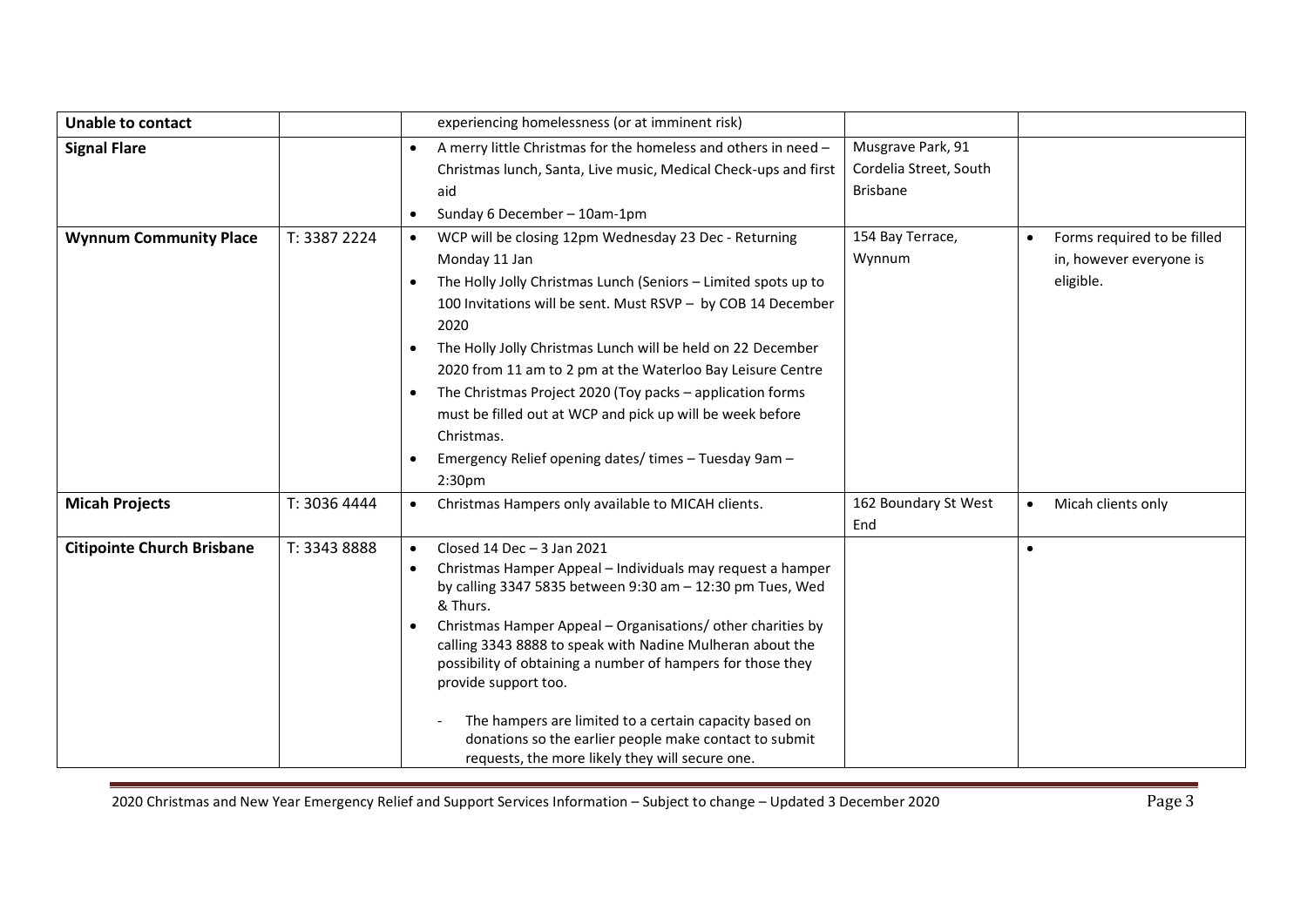| <b>Ecumenical College Brigade</b><br>27/11/2020 - Left message<br><b>St Andrews Uniting Church</b> | T: 3831 8219                                        | Free Sandwiches, fruit and hot drinks<br>$\bullet$<br>Every day over Christmas<br>$\bullet$<br>6.30am - Ivory St, Fortitude Valley (opp Fire Station)<br>➤<br>7am - Holman St Ferry Stop, Kangaroo Point<br>7.30am - Wickham Park, Wickham Tce<br>8am – West End Riverside Drive (car park near boat ramp)<br>➤<br>Free community meal every Saturday, 52 weeks<br>$\bullet$                                                                                                                                                                                                                     | Various<br>131 Creek St, City                                        | <b>NIL</b><br>$\bullet$<br><b>NIL</b>                                |
|----------------------------------------------------------------------------------------------------|-----------------------------------------------------|--------------------------------------------------------------------------------------------------------------------------------------------------------------------------------------------------------------------------------------------------------------------------------------------------------------------------------------------------------------------------------------------------------------------------------------------------------------------------------------------------------------------------------------------------------------------------------------------------|----------------------------------------------------------------------|----------------------------------------------------------------------|
| <b>Community Friends</b>                                                                           | M: 0405366520<br>(Candi)<br>M: 0418754900<br>(Mark) | Free Community Christmas breakfast and lunch starting at 7:30 am<br>$\bullet$<br>ending by 5:30 pm 25 Dec<br>Christmas presents for people of all ages<br>$\bullet$<br>Candi can be emailed for more information<br>$\bullet$<br>candi@communityfriends.org.au                                                                                                                                                                                                                                                                                                                                   | <b>Corner of Russell Street</b><br>and Boundary Street West<br>End   | ALL WELCOME<br>"NO ONE NEEDS TO BE ALONE ON<br><b>CHRISTMAS DAY'</b> |
| <b>Mt Gravatt Community</b><br><b>Centre Inc</b>                                                   | T: 3343 9833                                        | Last day 23 Dec 9am to 1pm (Basic Food Hampers Only)<br>$\bullet$<br>Re-open 11 Jan 2021 9am to 1pm (Basic Food Hampers Only)<br>$\bullet$<br>ER by appointment only - Must reside within catchment area<br>$\bullet$<br>Tuesday and Thursdays only if appointments are available. No walk<br>$\bullet$<br>ins                                                                                                                                                                                                                                                                                   | 1693 Logan Road, Mt<br>Gravatt                                       | Must reside within catchment area                                    |
| <b>Holy Trinity Church Trinity</b><br>Pantry                                                       |                                                     | Trinity Pantry Wednesday to Friday throughout Dec   12pm - 2pm.<br>$\bullet$<br>Closed 25 Dec till 1 Jan 2021; Financial assistance Thursdays only;<br>until Thursday, 24 December 2020.<br>Closed Friday, 25 December, Wednesday, 30 and Thursday, 31<br>$\bullet$<br>November and Friday, 1 January.<br>Throughout January, open Thursdays only from 12pm-2pm.<br>$\bullet$<br>Standard hours resume Wednesday, 3 February 2021.<br>$\bullet$<br>Christmas celebrations over the festive season<br>$\bullet$<br>December 24 - 11.00pm Midnight mass<br>December 25 - 9.00am Christmas Day mass | Holy Trinity Church Hall - 9<br>Church St, Fortitude Valley          | <b>NIL</b><br>Drop-in<br>$\bullet$                                   |
| <b>COMMUNIFY - Newmarket-</b><br>AT FULL CAPACITY - NO<br><b>MORE ADVERTISING</b>                  | T: 3510 2700                                        | Christmas Market Day - 12 Dec - Free meal, face painting,<br>$\bullet$<br>entertainment, food hampers, toys and goodies. Limited transport<br>available.                                                                                                                                                                                                                                                                                                                                                                                                                                         | 212 Ashgrove Avenue,<br>Ashgrove                                     | RSVP T: 3198 4410<br>$\bullet$                                       |
| <b>Sandbag Community Centre</b>                                                                    | T: 3869 3244                                        | Christmas Lunch and presents - RSVP on 3869 3244 or Eventbrite.<br>$\bullet$<br>25 Dec 10am to 3pm<br>$\bullet$                                                                                                                                                                                                                                                                                                                                                                                                                                                                                  | The Callan Centre - St<br>Patricks College - Pier Ave<br>Shorncliffe | Nil<br>$\bullet$                                                     |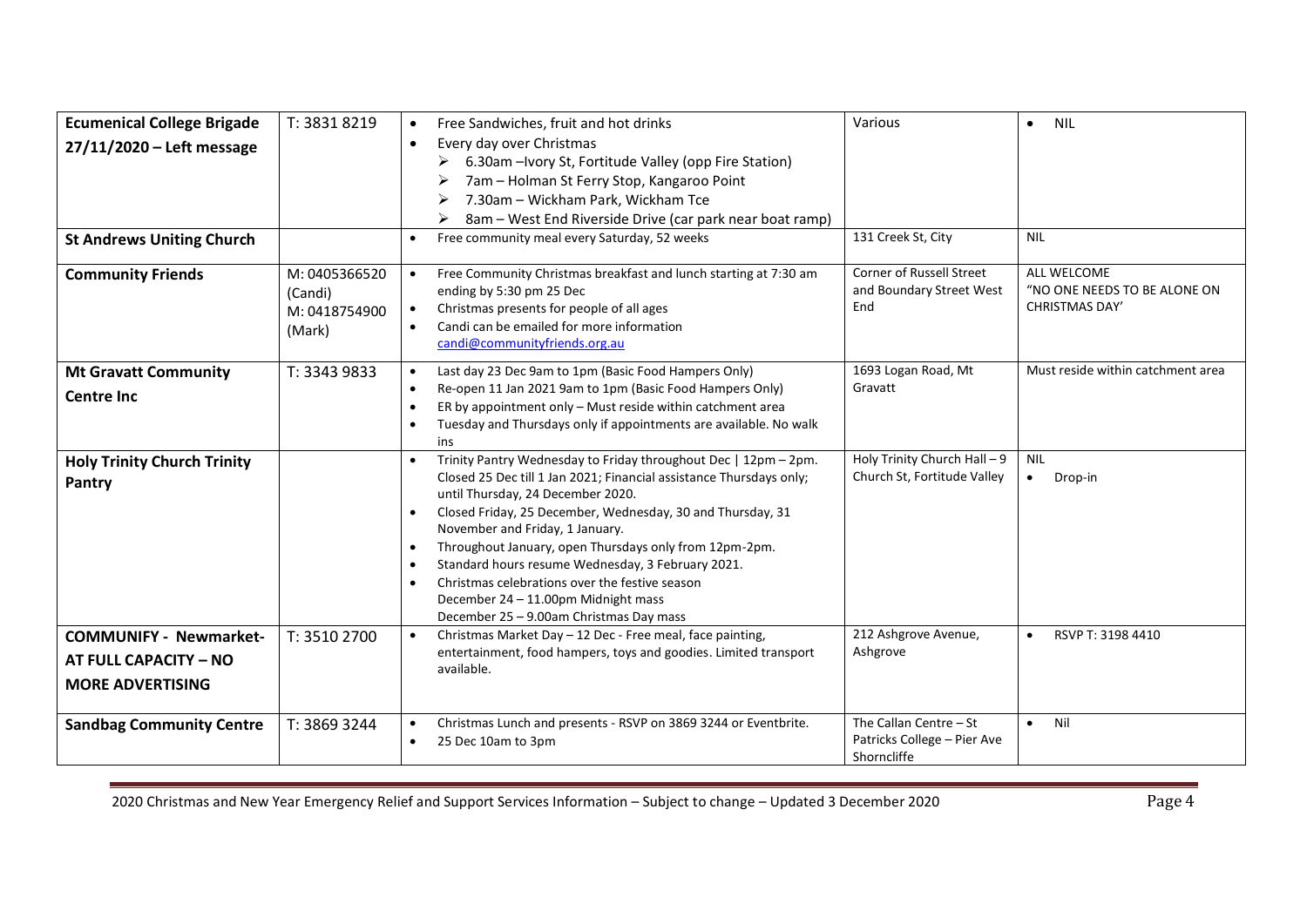| <b>Bayside Uniting Church</b>                                          |               | Christmas Lunch - RSVP by 19 Dec on T: 3890 2392<br>$\bullet$<br>25th December 2020 11.30am to 2.30pm Will be COVID safe and<br>$\bullet$<br>numbers will be restricted. |                                                                                                                         | 420 Wondall Rd, Manly<br>West                                                          | Nil<br>$\bullet$                                                          |
|------------------------------------------------------------------------|---------------|--------------------------------------------------------------------------------------------------------------------------------------------------------------------------|-------------------------------------------------------------------------------------------------------------------------|----------------------------------------------------------------------------------------|---------------------------------------------------------------------------|
| <b>Vans and Kitchens (VAKS)</b>                                        | <b>NA</b>     |                                                                                                                                                                          | For a list of services and locations for meals and drinks, please visit W:<br>https://vaks.mycommunitydirectory.com.au/ | Various                                                                                | $\bullet$<br><b>NIL</b>                                                   |
| <b>Mt Gravatt Community</b><br>Centre                                  | T: 33439833   | Food Hampers<br>$\bullet$<br>$\bullet$                                                                                                                                   | 23 December 2020 9 am to 1 pm & 11 January 2021 9 am to 1 pm                                                            | 1693 Logan Rd Upper<br><b>Mount Gravatt</b>                                            | Residents only<br>$\bullet$<br>Must come from catchment<br>area           |
| Red Cross - Night Café<br><b>Tania Allen</b><br>tallen@redcross.org.au | T: 0450548130 | Hampers for all young people - 12 to 25 years<br>$\bullet$                                                                                                               |                                                                                                                         | City Hall Basement, 64<br>Adelaide St Brisbane                                         | Must be young people between<br>12 to 25 years                            |
| <b>FREE Christmas Activities in the Community</b>                      |               |                                                                                                                                                                          |                                                                                                                         |                                                                                        |                                                                           |
| <b>Activity</b>                                                        |               |                                                                                                                                                                          | <b>Location</b>                                                                                                         |                                                                                        | <b>Date and Time</b>                                                      |
| Lord Mayor's Christmas Carols                                          |               | Riverstage, Gardens Point Road                                                                                                                                           |                                                                                                                         | Saturday 5 December 4pm to 9pm                                                         |                                                                           |
| Gold Lotto City Hall Lights                                            |               | King George Square                                                                                                                                                       |                                                                                                                         | Friday 4 December to Thursday 24<br>December 2020                                      |                                                                           |
| The Mayor's Lighting of the Christmas Tree                             |               | Online event - live streamed via the Brisbane City Facebook page                                                                                                         |                                                                                                                         | Tuesday 1 December 2020 at 6:30 pm                                                     |                                                                           |
| Christmas Cinema                                                       |               | River Quay Green in South Bank Parklands                                                                                                                                 |                                                                                                                         | Saturday 19 December 2020 to Thursday<br>23 December 2020 from 6 pm to 8 pm<br>nightly |                                                                           |
| Santa's Stopover                                                       |               | Flowstate in South Bank Parklands                                                                                                                                        |                                                                                                                         | Friday 18 December to Wednesday 23<br>December 2020                                    |                                                                           |
| Santa Selfies                                                          |               | David Jones, Queens Plaza, Brisbane                                                                                                                                      |                                                                                                                         | Thursday 3 December 2020 to Thursday<br>24 December 2020 - 12 pm to 5 pm               |                                                                           |
| Rotary Club of Mount Gravatt Christmas                                 |               | Mt Gravatt Showgrounds                                                                                                                                                   |                                                                                                                         | Saturday 21 November 2020                                                              |                                                                           |
| Carols in the Reservoir                                                |               |                                                                                                                                                                          | The Spring Hill Reservoir Spring Hill                                                                                   |                                                                                        | Tuesday 1-22 December 2020 - 7.30<br>pm Wednesdays, Fridays & Saturdays & |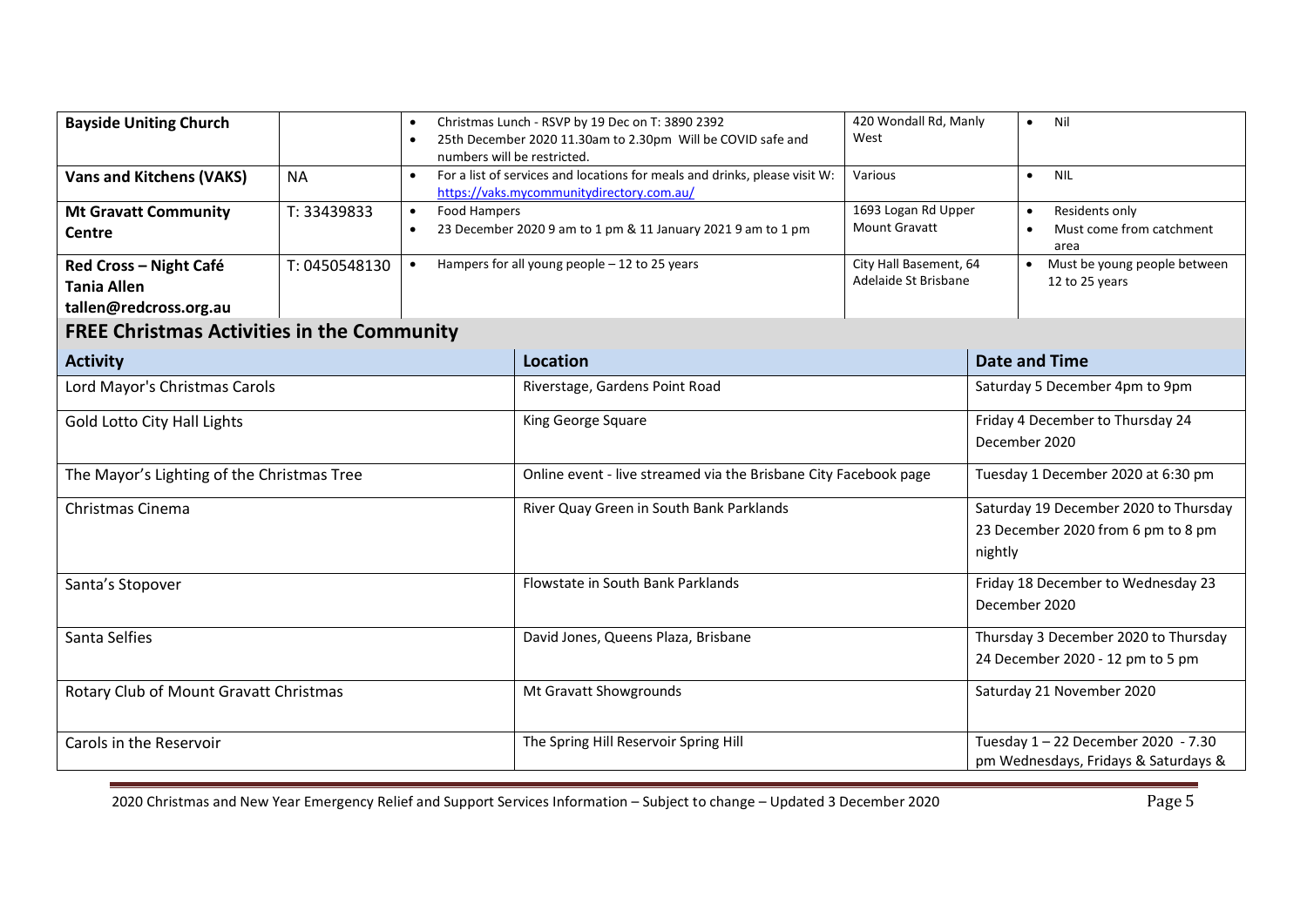| Underwood Park, Underwood Road, Priestdale<br>Saturday 5 December 4pm to 8pm<br><b>Community Christmas Carols</b><br>St Peter's Anglican Church Wynnum - Twilight Christmas<br>St Peter's, 77 Charlotte Street, Wynnum<br>12 December 6pm to 9pm<br>Market<br>9-15 December Open from 10am-2pm<br>St Peter's, 77 Charlotte Street, Wynnum<br>St Peter's Annual Community Christmas Tree Display - Treerific<br>& 6pm-8pm (with the exception of the<br>Twilight Market on Sat 12 Dec)<br>Sherwood Road, Sherwood Performances will be on Sherwood Rd<br>Fridays - 4,11,18 December 2020 and<br><b>Sherwood Community Festival</b><br>under the soon to be installed Xmas tree near Sherwood Woollies.<br>Saturdays 5,12,19 December 2020<br>The Light Up Sherwood Community Festival<br>12 December from 6pm to 8:30pm<br>Christmas 4 kids - Movie under the stars<br>Unidus Community Centre, 204 Sherbrooke Road, Willawong<br>10 December from 10:00 am to 11:30<br>Pallara District Park (Cnr Paradise Rd & Whistler Place) |
|---------------------------------------------------------------------------------------------------------------------------------------------------------------------------------------------------------------------------------------------------------------------------------------------------------------------------------------------------------------------------------------------------------------------------------------------------------------------------------------------------------------------------------------------------------------------------------------------------------------------------------------------------------------------------------------------------------------------------------------------------------------------------------------------------------------------------------------------------------------------------------------------------------------------------------------------------------------------------------------------------------------------------------|
|                                                                                                                                                                                                                                                                                                                                                                                                                                                                                                                                                                                                                                                                                                                                                                                                                                                                                                                                                                                                                                 |
|                                                                                                                                                                                                                                                                                                                                                                                                                                                                                                                                                                                                                                                                                                                                                                                                                                                                                                                                                                                                                                 |
|                                                                                                                                                                                                                                                                                                                                                                                                                                                                                                                                                                                                                                                                                                                                                                                                                                                                                                                                                                                                                                 |
|                                                                                                                                                                                                                                                                                                                                                                                                                                                                                                                                                                                                                                                                                                                                                                                                                                                                                                                                                                                                                                 |
|                                                                                                                                                                                                                                                                                                                                                                                                                                                                                                                                                                                                                                                                                                                                                                                                                                                                                                                                                                                                                                 |
|                                                                                                                                                                                                                                                                                                                                                                                                                                                                                                                                                                                                                                                                                                                                                                                                                                                                                                                                                                                                                                 |
|                                                                                                                                                                                                                                                                                                                                                                                                                                                                                                                                                                                                                                                                                                                                                                                                                                                                                                                                                                                                                                 |
|                                                                                                                                                                                                                                                                                                                                                                                                                                                                                                                                                                                                                                                                                                                                                                                                                                                                                                                                                                                                                                 |
|                                                                                                                                                                                                                                                                                                                                                                                                                                                                                                                                                                                                                                                                                                                                                                                                                                                                                                                                                                                                                                 |
|                                                                                                                                                                                                                                                                                                                                                                                                                                                                                                                                                                                                                                                                                                                                                                                                                                                                                                                                                                                                                                 |
| Clay workshop                                                                                                                                                                                                                                                                                                                                                                                                                                                                                                                                                                                                                                                                                                                                                                                                                                                                                                                                                                                                                   |
| am.<br>Unidus Community Centre, 204 Sherbrooke Road, Willawong<br>Christmas Hats workshop                                                                                                                                                                                                                                                                                                                                                                                                                                                                                                                                                                                                                                                                                                                                                                                                                                                                                                                                       |
| 10 December from 10:00 am to 11:30 am<br>Unidus Community Centre, 204 Sherbrooke Road, Willawong<br>Christmas Baubles Decoration workshop                                                                                                                                                                                                                                                                                                                                                                                                                                                                                                                                                                                                                                                                                                                                                                                                                                                                                       |
|                                                                                                                                                                                                                                                                                                                                                                                                                                                                                                                                                                                                                                                                                                                                                                                                                                                                                                                                                                                                                                 |
| Roma Street Parkland<br>Saturday 5 December 2020 BOOKED<br>The Enchanted Garden                                                                                                                                                                                                                                                                                                                                                                                                                                                                                                                                                                                                                                                                                                                                                                                                                                                                                                                                                 |
| <b>OUT</b>                                                                                                                                                                                                                                                                                                                                                                                                                                                                                                                                                                                                                                                                                                                                                                                                                                                                                                                                                                                                                      |
| Queen St Mall<br>Friday 4 December 2020 to Thursday 24<br>Christmas on Queen                                                                                                                                                                                                                                                                                                                                                                                                                                                                                                                                                                                                                                                                                                                                                                                                                                                                                                                                                    |
| December 2020 from 4 pm                                                                                                                                                                                                                                                                                                                                                                                                                                                                                                                                                                                                                                                                                                                                                                                                                                                                                                                                                                                                         |
| South Bank Plaza<br>Friday 18 December 2020 to Wednesday<br>Christmas Tree Spectacular                                                                                                                                                                                                                                                                                                                                                                                                                                                                                                                                                                                                                                                                                                                                                                                                                                                                                                                                          |
| 23 December 2020 at 5:30 pm and 7:30                                                                                                                                                                                                                                                                                                                                                                                                                                                                                                                                                                                                                                                                                                                                                                                                                                                                                                                                                                                            |
| pm nightly                                                                                                                                                                                                                                                                                                                                                                                                                                                                                                                                                                                                                                                                                                                                                                                                                                                                                                                                                                                                                      |
| King George Square, 100 Adelaide Street, Brisbane<br>Saturday 28 November 2020 6:00 pm to<br>Christmas in the Square                                                                                                                                                                                                                                                                                                                                                                                                                                                                                                                                                                                                                                                                                                                                                                                                                                                                                                            |
| 8:00 pm                                                                                                                                                                                                                                                                                                                                                                                                                                                                                                                                                                                                                                                                                                                                                                                                                                                                                                                                                                                                                         |
| Victoria Park Golf Complex 309 Herston Road Herston<br>Friday 6 November 2020 6 am to 11 pm<br><b>Christmas Putt Putt</b>                                                                                                                                                                                                                                                                                                                                                                                                                                                                                                                                                                                                                                                                                                                                                                                                                                                                                                       |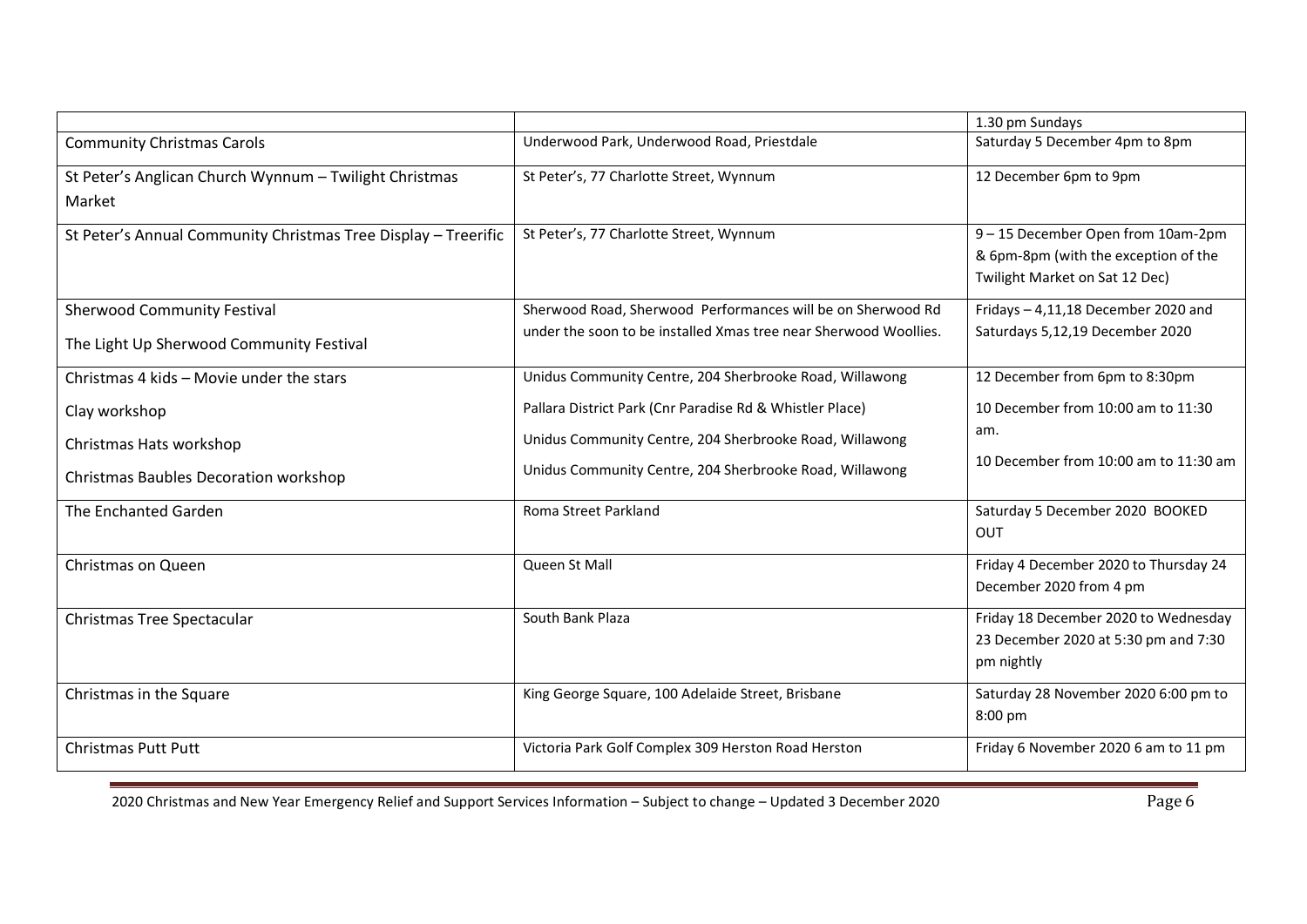| <b>Outdoor Cinema in the Suburbs</b>             | Wittonga Park, 98 Hilder Road, The Gap                       | Saturday 28 November 2020 6 pm to 9<br>pm                                                                         |
|--------------------------------------------------|--------------------------------------------------------------|-------------------------------------------------------------------------------------------------------------------|
| Kids Craft & Storytelling                        | Flowstate in South Bank Parklands                            | Tuesday 8 December 2020 to Thursday<br>from 4:00 pm to 8:45 pm                                                    |
| Centenary Community Carols - Free event          | Peter Lightfoot Oval, Middle Park                            | Sunday 6 December 4pm to 8pm                                                                                      |
| Jingle all the Bay 2020 - Sandgate               | Einbunpin Lagoon, Brighton Road, Sandgate                    | Friday 4 December 2020 6 pm to 9 pm                                                                               |
| <b>Christmas Services</b>                        | Holy Trinity Church, Valley                                  | 24 Dec 6pm & 11pm and 25 Dec 9am                                                                                  |
| <b>Christmas Services</b>                        | Saint Andrews Uniting Church, 299 Ann St, City               | 24 Dec 11pm, 25 Dec at 8am                                                                                        |
| Nundah Christmas Twilight Market                 | Station Street, Nundah                                       | Saturday 5 December 2020 4 pm to 10<br>pm                                                                         |
| Brisbane Eco Living Festival - Christmas Edition | Expo Place RNA Showgrounds                                   | Saturday 5 December 2020 12 pm to 8<br>pm and Sunday 6 December 2020 12 pm<br>to 8 pm                             |
| <b>Sherwood Community Festival</b>               | Sherwood Road (between Oxley & Hedges Street)                | Tuesday 1 December to Wednesday 30<br>December 2020 - Enjoy lights and music<br>while you support Sherwood shops. |
| <b>Twilight Christmas Markets</b>                | St Paul's Presbyterian Church 43 St Paul's Terrace, Brisbane | Saturday 28 November 2020 3:30 pm to<br>6:00 pm                                                                   |
| <b>FREE Christmas Community Meals</b>            |                                                              |                                                                                                                   |
| <b>Activity</b>                                  | Location                                                     | <b>Date and Time</b>                                                                                              |
| End of season Celebration                        | Jeays St Community Centre   12 Jeays St, Bowen Hills         | 16 December 11:30am-2pm                                                                                           |
| Pre-Christmas Lunch                              | West End Community House   4 Norfolk Rd, West End            | 19 December 12pm - 12.30pm                                                                                        |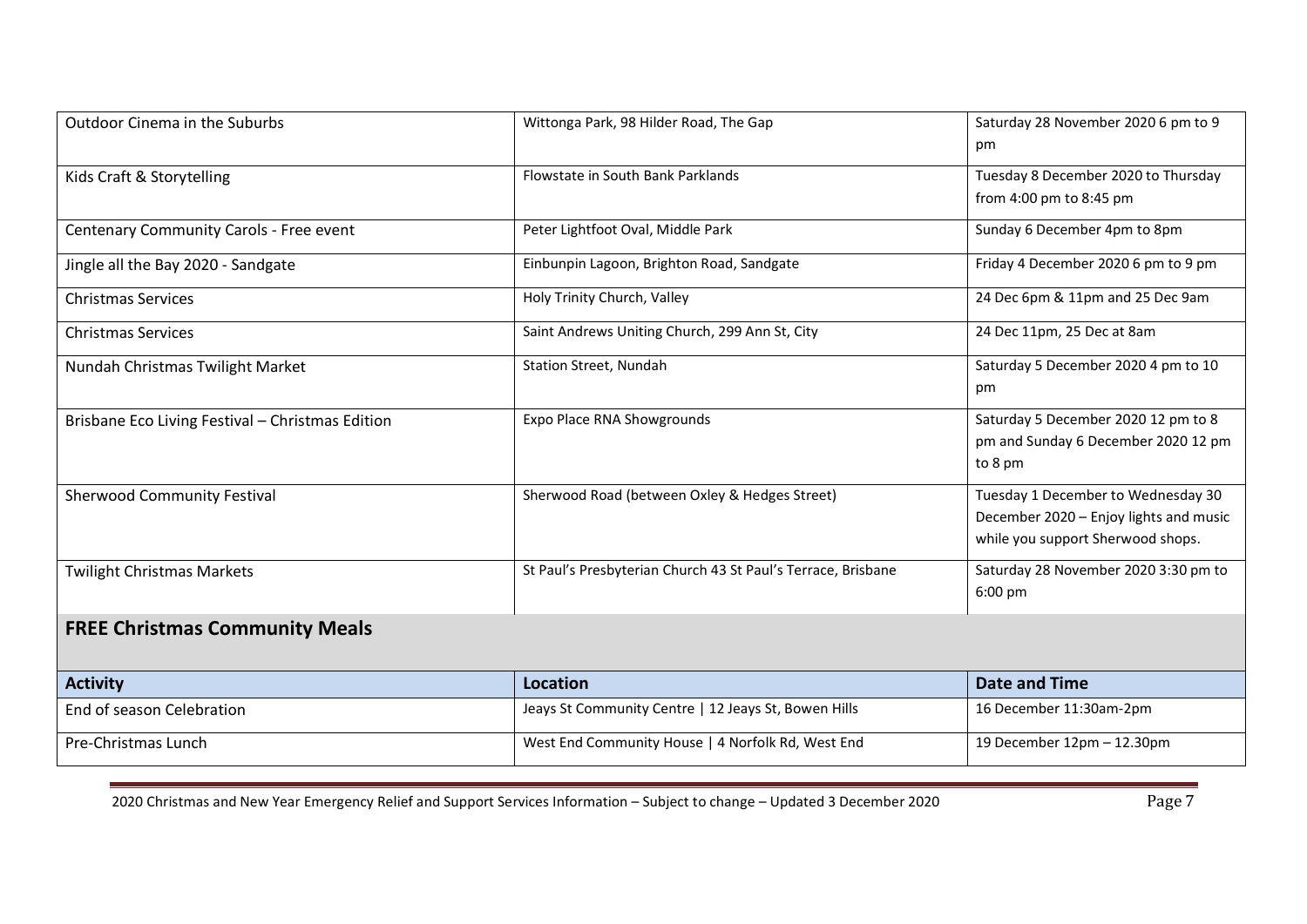| Christmas celebration - RSVP by 12 Dec                                                                                                             | Picabeen Community Centre - 22 Hoben Street Mitchelton                                                                         | 17 December 10am                                                                                                                   |
|----------------------------------------------------------------------------------------------------------------------------------------------------|--------------------------------------------------------------------------------------------------------------------------------|------------------------------------------------------------------------------------------------------------------------------------|
| Christmas Lunch and hampers, gifts - T: 3254 1144                                                                                                  | 3rd Space   505 Brunswick St, Fortitude Valley                                                                                 | 24 December 11:30am to 12:30pm                                                                                                     |
| Christmas Lunch plus 'red goodies bags'<br>(Not in 2020)                                                                                           | Saint Andrews Uniting Church   133 Creek St, City                                                                              | 23 December 11.30am                                                                                                                |
| Christmas Lunch                                                                                                                                    | Wesley Mission Emergency Relief Hub   316 St Pauls Tce, Valley                                                                 | 25 December from 12 noon                                                                                                           |
| Christmas lunch - RSVP by 18 December T: 3890 2392                                                                                                 | Bayside Uniting Church, 420 Wondall Rd, Manly West                                                                             | 25 December 2020 11.30 am for a 2:30<br>pm lunch. There will be restrictions on<br>numbers due to COVID and will be COVID<br>safe. |
| Christmas BBQ - BBQ, gift bags, craft activities, face painting,<br>petting zoo, giant slide, jumping castle, music, photo booth   T:<br>3890 2392 | Bayside Uniting Church, 420 Wondall Rd, Manly West                                                                             | 25 December 2020 11.30 am to 2.30 pm                                                                                               |
| Sandbag Christmas Lunch & presents, RSVP on T: 3869 3244 or<br>Eventbrite                                                                          | The Callan Centre - St Patricks College - Pier Ave Shorncliffe                                                                 | 25 December 2020   10am to 3pm                                                                                                     |
| End of Year celebrations/ Christmas<br>meals/celebrations/Christmas hampers and Gift                                                               | Red Cross - Night Café, City Hall Basement, 64 Adelaide Street<br><b>Brisbane</b>                                              | Tuesday 15 December 2020 and<br>Thursday 17 December 2020 6:30 pm to<br>8:30 pm<br>Young people 12-25 years                        |
| <b>Emergency Contacts</b>                                                                                                                          |                                                                                                                                |                                                                                                                                    |
| <b>Agency and Contact Details</b>                                                                                                                  | <b>Support Service</b>                                                                                                         | <b>Contact Details</b>                                                                                                             |
| The Brook Red Centre                                                                                                                               | Brook RED is a peer run community service providing<br>support for any individual who has a lived mental health<br>experience. | T: 3343 9282   9am to 9pm                                                                                                          |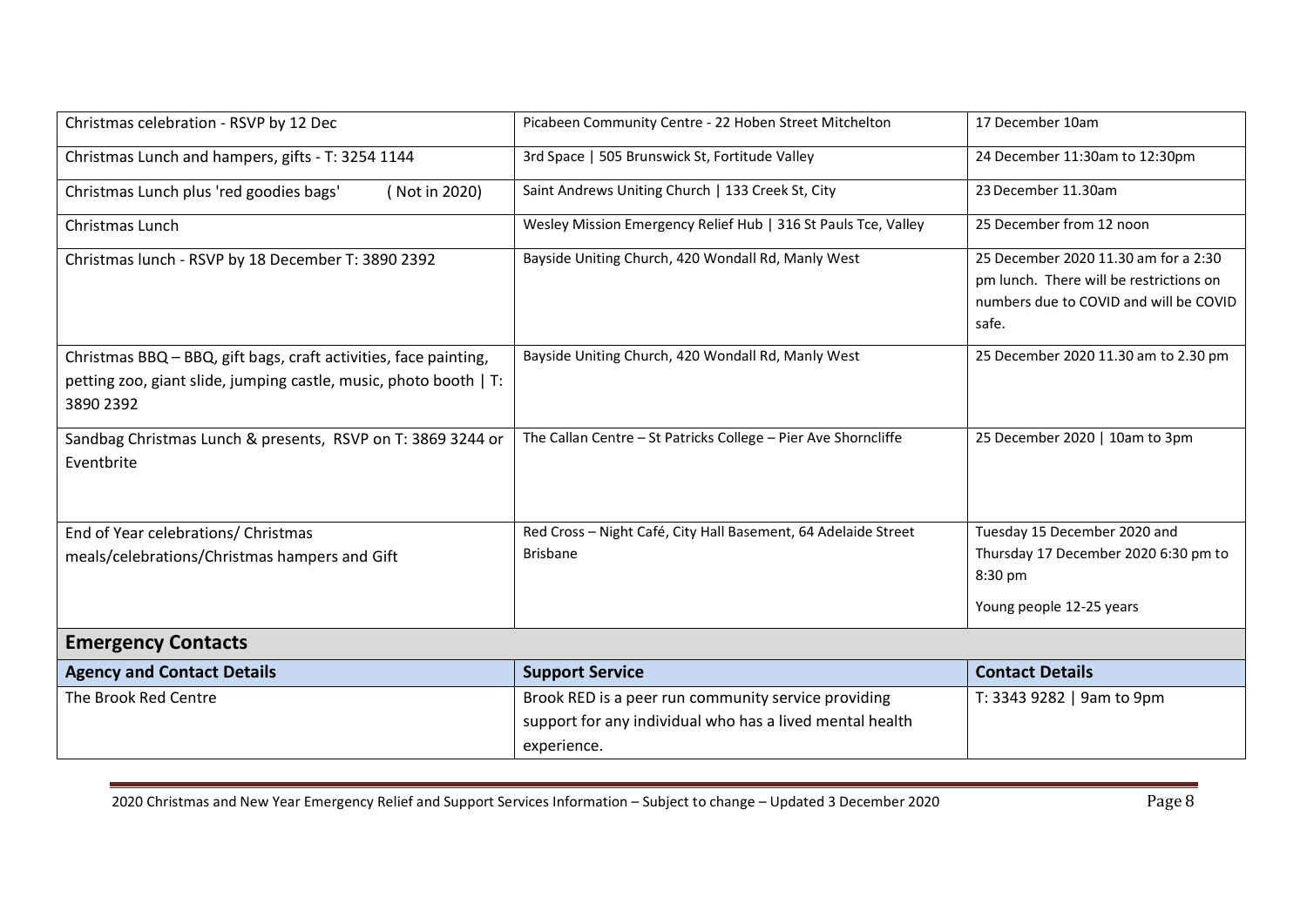|                                                            | Closed Thursday 24 December 2020 and reopening<br>$\bullet$   |                               |  |  |
|------------------------------------------------------------|---------------------------------------------------------------|-------------------------------|--|--|
|                                                            | Monday 4 Jan 2021.                                            |                               |  |  |
| <b>StandBy Response Service</b>                            | The Standby Response service provides a 24 hour coordinated   | T: 3250 1856                  |  |  |
|                                                            | response to assist families, friends and acquaintances who    | 147 Gipps St Fortitude Valley |  |  |
|                                                            | have been bereaved by suicide.                                |                               |  |  |
|                                                            | Open 24/7 over Christmas.                                     |                               |  |  |
| Family Drug Support 24/7 Support Line                      | State-wide                                                    | T: 1300368186                 |  |  |
| DV Connect Crisis Support - Woolloongabba                  | Woolloongabba                                                 | T: 33910005                   |  |  |
| <b>Gamblers Help</b>                                       | Nationwide                                                    | T: 1800858858                 |  |  |
| Qlife                                                      | Nationwide                                                    | T: 1800184527                 |  |  |
| Griefline                                                  | Nationwide                                                    | T: 1300845745                 |  |  |
| Kids Helpline                                              | Nationwide                                                    | T: 1800551800                 |  |  |
| Lifeline                                                   | Nationwide                                                    | T: 131124                     |  |  |
| Poisons Information                                        | Nationwide                                                    | T: 131126                     |  |  |
| <b>QLD Homicide Victims Support Group</b>                  | State-wide                                                    | T: 1800774744                 |  |  |
| R U Ok                                                     | Nationwide                                                    | T: 1800774744                 |  |  |
| Police Link                                                | Nationwide                                                    | T: 131444                     |  |  |
| Suicide Call Back Service                                  | State-wide                                                    | T: 1800774744                 |  |  |
| QLD Government - 13Family Hotline                          | Families can access advice / or more hands-on support and be  | T: 13 32 64                   |  |  |
|                                                            | linked up with their local, community-based Family and Child  |                               |  |  |
|                                                            | Connect service. Support available for families experiencing  |                               |  |  |
|                                                            | issues with family relationships, budgeting, housing or other |                               |  |  |
|                                                            | concerns. Family and Child Connect can provide information,   |                               |  |  |
|                                                            | advice and support to keep families safe this Christmas.      |                               |  |  |
|                                                            |                                                               |                               |  |  |
| <b>Health, Financial Wellbeing Support Services and ER</b> |                                                               |                               |  |  |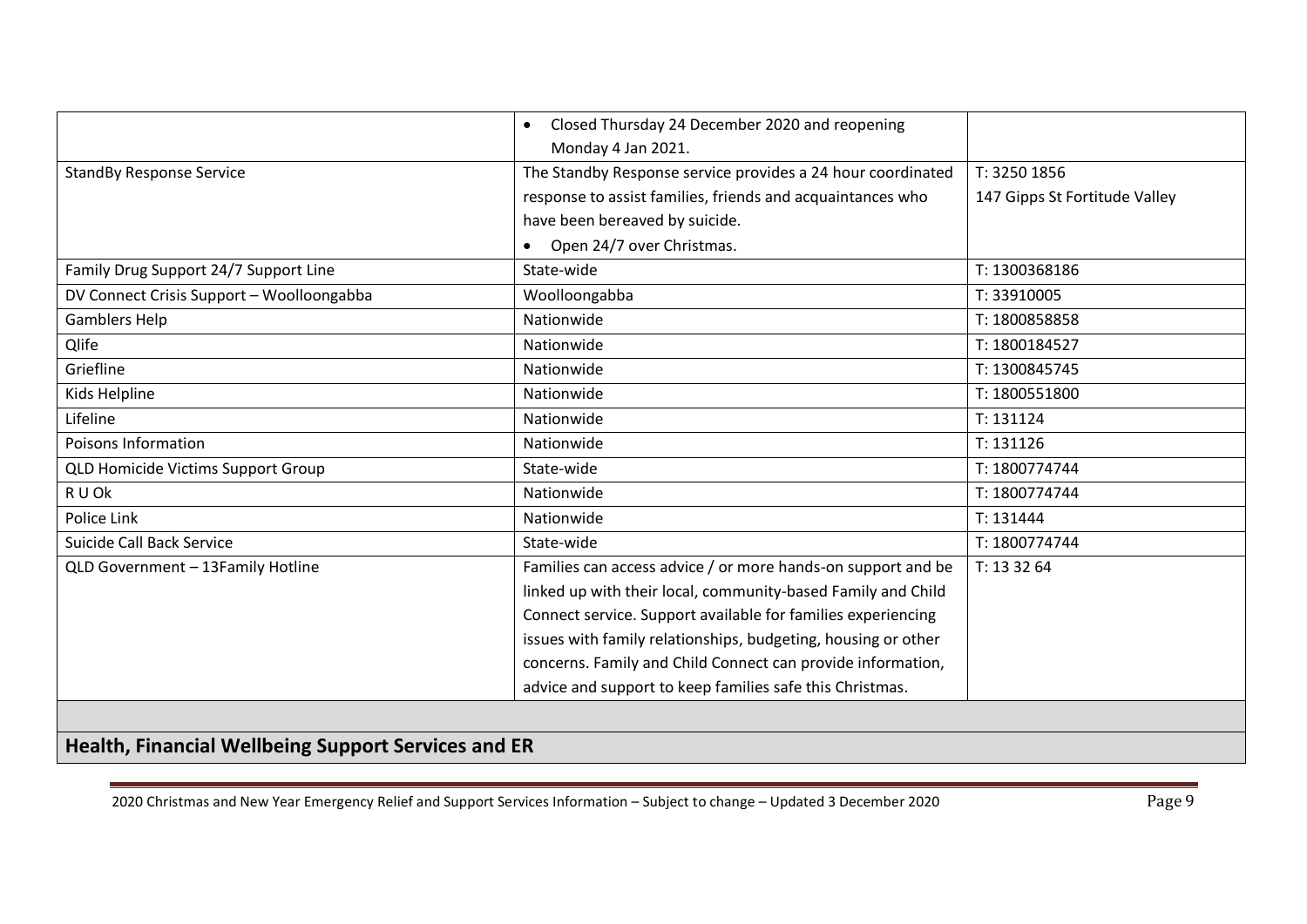| <b>Agency and Contact Details</b>                                   | <b>Support Service</b>                                                      | Eligibility                                |
|---------------------------------------------------------------------|-----------------------------------------------------------------------------|--------------------------------------------|
| 3 <sup>rd</sup> Space (7 days per week)                             | Medical services-GP's, nurses, Anglicare Nurse,                             | Open<br>$\bullet$                          |
|                                                                     | acupuncturist, podiatrist, nutritionist)                                    |                                            |
| Drop-in or call T: 3254 1144<br>$\bullet$                           | Financial and Legal Services - Centrelink (DHS), HHOT,                      |                                            |
| 505 Brunswick St, Fortitude Valley<br>$\bullet$                     | LawRight Legal Clinic                                                       |                                            |
|                                                                     | Outreach and mobile services                                                |                                            |
|                                                                     | <b>Family Support Services</b>                                              |                                            |
|                                                                     | <b>Individual Support Services</b>                                          |                                            |
|                                                                     | <b>Group Activities</b>                                                     |                                            |
| <b>Brisbane Youth Service (BYS)</b>                                 | Services for 12-25 year olds. Financial assistance, transport<br>$\bullet$  | 12-25yrs<br>$\bullet$                      |
| T: 3620 2400<br>$\bullet$                                           | assistance, emergency relief / meals, drop-in, Dr Clinic,                   |                                            |
| 42 McLachlan St, Fortitude Valley                                   | nurse, food parcels, accommodation.                                         |                                            |
|                                                                     | Closing 24 Dec and reopening 2 Jan 2019                                     |                                            |
|                                                                     | Limited staff 27, 28 and 31 Dec.                                            |                                            |
|                                                                     | Windsor House - no closure                                                  |                                            |
|                                                                     | Phoenix House - no closure                                                  |                                            |
|                                                                     | Sandgate House - no closure                                                 |                                            |
| BYS Housing and tenancy Team, Winstanley St Carina                  | Closed 25 Dec and reopening 4 Jan 2021<br>$\bullet$                         | 12-25yrs<br>$\bullet$                      |
| BYS Young Women and Young Families team, Zillah St, Stones          | Closed 21 Dec and reopening 11 Jan 2021<br>$\bullet$                        | 12-25yrs                                   |
| Corner                                                              |                                                                             |                                            |
| North West Youth Accommodation Service Inc.                         | Closed: 24 Dec and reopening 11 January 2021.<br>$\bullet$                  | 12-25yrs<br>$\bullet$                      |
|                                                                     | T: 3855 5233<br>٠                                                           |                                            |
| Communify   HART 4000                                               | Closed 25, 26 December and 1 Jan 2021.<br>$\bullet$                         | People who are homeless or at<br>$\bullet$ |
|                                                                     | Opening hours 9am-5pm   T: 3004 0100<br>٠                                   | risk of becoming homeless.                 |
| Anglicare Southern QLD Mental Health and Family Wellbeing           | Emergency relief support for those suffering financial crisis.<br>$\bullet$ | Formal ID with name and current            |
|                                                                     | No food parcels, cash or transport available. ER assistance                 | address                                    |
| By appointment only T: 1300 114 397<br>$\bullet$                    | available includes:                                                         | Proof of current income                    |
| North Park Business Centre: Suite 205A / 6 Babarra St,<br>$\bullet$ | Vouchers (Coles / Woolworths, petrol etc).                                  | Copies of recently paid / unpaid           |
|                                                                     | Normal Hours are:                                                           | bills.                                     |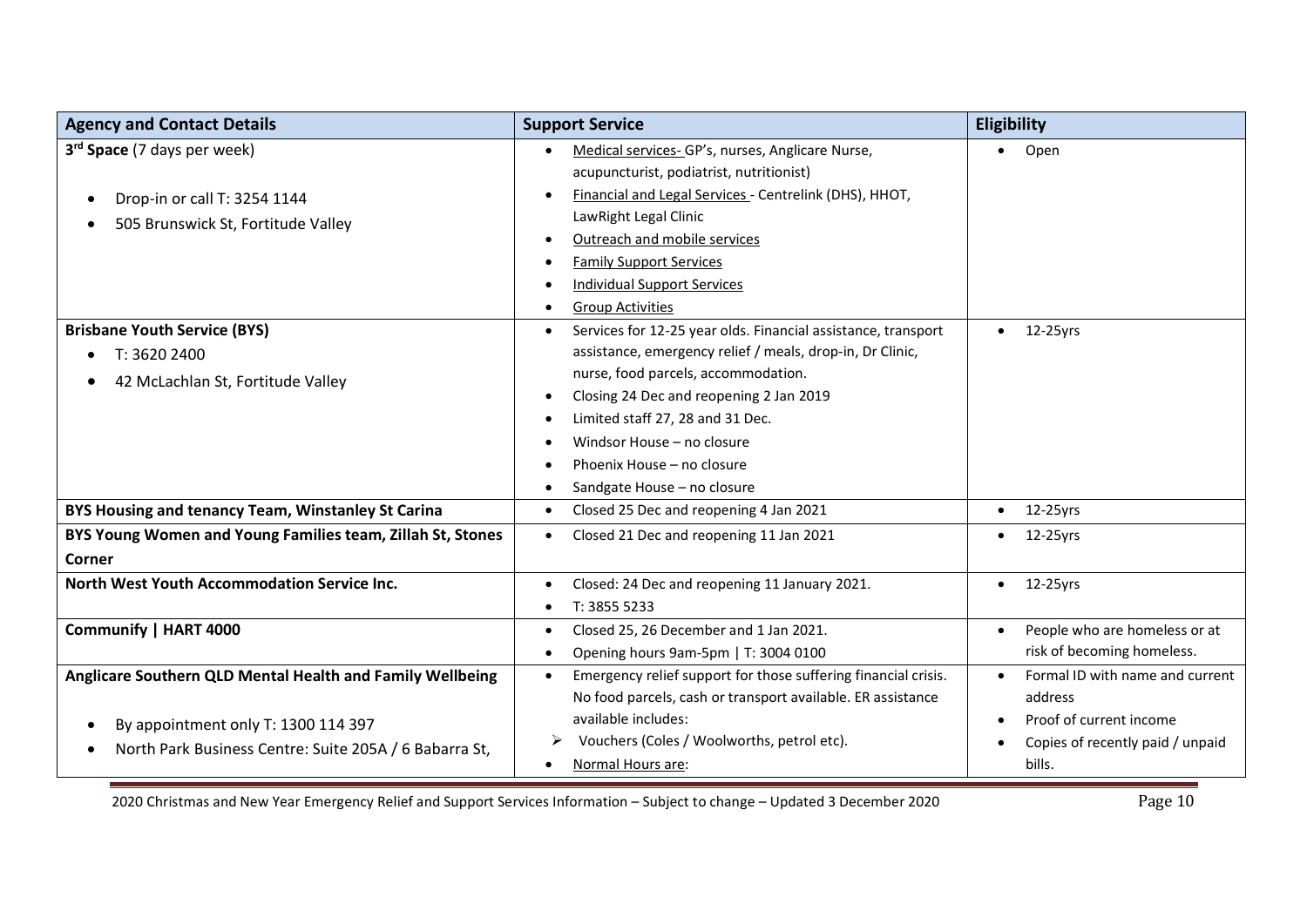| Stafford 4053                                                                                              | 9am to 5pm   Mon, Wed and Fri<br>➤                                                                                                                                                                                                                                                                                                                                                                                                                             |                                                                                                                                                                                                                                                                                   |
|------------------------------------------------------------------------------------------------------------|----------------------------------------------------------------------------------------------------------------------------------------------------------------------------------------------------------------------------------------------------------------------------------------------------------------------------------------------------------------------------------------------------------------------------------------------------------------|-----------------------------------------------------------------------------------------------------------------------------------------------------------------------------------------------------------------------------------------------------------------------------------|
| World Wellness Group - World Wellness Clinic<br>33 Stoneham Street, Stones Corner QLD 4120<br>T: 3333 2100 | GP clinic will only be closed on the public holidays over the<br>$\bullet$<br>Christmas/new year period. Our Mental Health Programs<br>will be closed from 25/12/20 and will reopen 4/1/21.                                                                                                                                                                                                                                                                    | Call for appt.<br>$\bullet$                                                                                                                                                                                                                                                       |
| <b>Nexus Care</b><br>151 Flockton Street, Everton Park<br>T: 3353 7230                                     | Closed Friday 24 Dec and reopening 4 Jan 2021<br>Fresh Start Food Program and Christmas Parcels<br>➤<br>ER and Parcels available for collection Mon, Tues and Thurs<br>between 10am and 4pm.                                                                                                                                                                                                                                                                   | NIL for Fresh Food Start program<br>$\bullet$<br>ER is appointment only.<br>Residing in specified suburbs in<br>the Brisbane North and North<br>West areas<br>Formal ID with name and current<br>address<br>Proof of current income<br>Copies of recently paid / unpaid<br>bills. |
| Rosies, Friends on the Street                                                                              | EMMA MILLER PLACE, ROMA ST CBD - Mon, Wed, Fri & Sat<br>7.30pm - 9.30pm; Sunday 7.00pm - 8.30pm                                                                                                                                                                                                                                                                                                                                                                |                                                                                                                                                                                                                                                                                   |
| Sarah, M: M 0488 778 808 - P: 3396 4267                                                                    | MUSGRAVE PARK, RUSSELL ST SOUTH BRISBANE - Tues and<br>Thurs 7.00pm - 9.00pm<br>JEAYS ST RED CROSS COMMUNITY CENTRE BOWEN HILLS<br>Monday 4.00pm - 5.30pm, Thursday Morning 9.30am -<br>11.30am<br>CHURCH OF CHRIST, ANNERLEY RD ANNERLEY - Tuesday<br>Morning 9.00am - 11.00am, Church of Christ Annerley Rd,<br>Annerley<br>BRIGADOON BOARDING HOUSE, YERONGA, Every 2nd Friday<br>of the Month 12:00pm - 1:00pm, 4th Sunday of the Month<br>$2:30$ pm – 4pm |                                                                                                                                                                                                                                                                                   |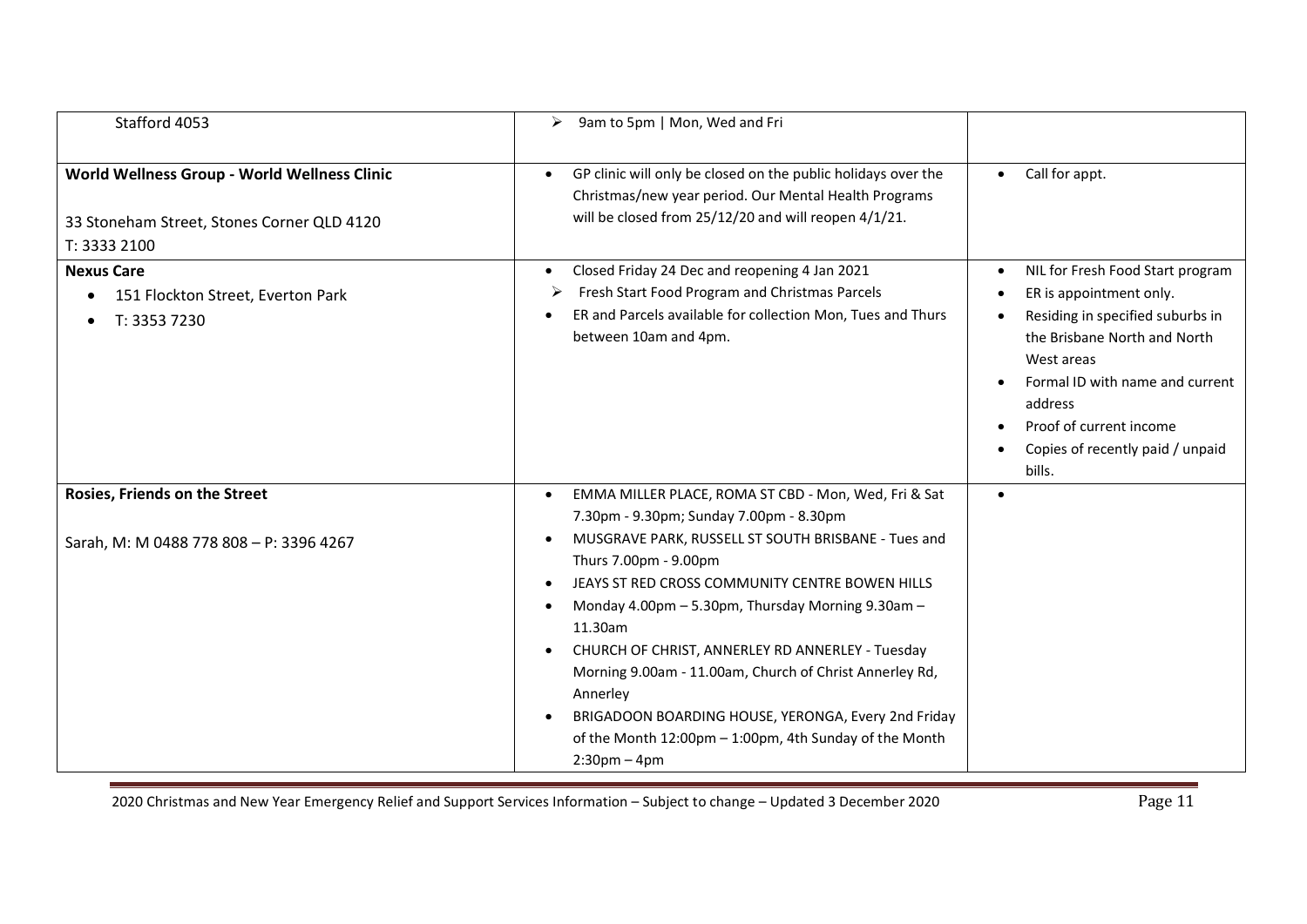|                                                                                                                                                                                                                                                                                        | Over the Christmas period we will have our normal hot and<br>cold drinks, snacks and hygiene products.<br>Additional donations likely to include: usually includes<br>Christmas cakes, Backpacks for the Homeless, Swags, cooked<br>meals, and wrapped presents for our friends to gift to their<br>family and friends.                                      |                                             |
|----------------------------------------------------------------------------------------------------------------------------------------------------------------------------------------------------------------------------------------------------------------------------------------|--------------------------------------------------------------------------------------------------------------------------------------------------------------------------------------------------------------------------------------------------------------------------------------------------------------------------------------------------------------|---------------------------------------------|
| Givit                                                                                                                                                                                                                                                                                  | No official shut down period. Direct inquiries to: GIVIT QLD<br>Team GivitQLDTeam@givit.org.au                                                                                                                                                                                                                                                               | $\bullet$                                   |
| E: Jo Beadle Jo.Beadle@givit.org.au                                                                                                                                                                                                                                                    |                                                                                                                                                                                                                                                                                                                                                              |                                             |
| <b>Jacaranda Housing</b>                                                                                                                                                                                                                                                               | Closed from the 24th December 2020 and reopening on the<br>$\bullet$<br>11th January 2021:<br>Emergency after-hours contact: 0408 798 951 and 0439 942<br>438 (CEO - Lizz Bott)                                                                                                                                                                              | $\bullet$                                   |
| <b>Anglicare Homelessness Services Women and Families</b><br>Mental Health and Wellbeing<br>T: 3377 3120<br>Adult Women's Program<br>Young Women and Children's Program<br>QDAC - Sustaining Tenancies<br><b>Targeted Family Support Program</b><br>Women's Early Intervention Service | Shutdown period - opening and closing times over December<br>2019 / January 2020 - we don't close down as such -<br>however there will be no intake from 21 December until the<br>first week of January<br>Christmas meals / celebrations over the festive season -<br>Residents participate in an onsite Christmas day lunch (<br>closed to residents only) | 31 Bent Street, Toowong Q 4066<br>$\bullet$ |
| <b>Services Australia</b>                                                                                                                                                                                                                                                              | Closed on the following days:<br>$\bullet$<br>Friday 25 December 2020<br>Monday 28 December 2020                                                                                                                                                                                                                                                             | $\bullet$                                   |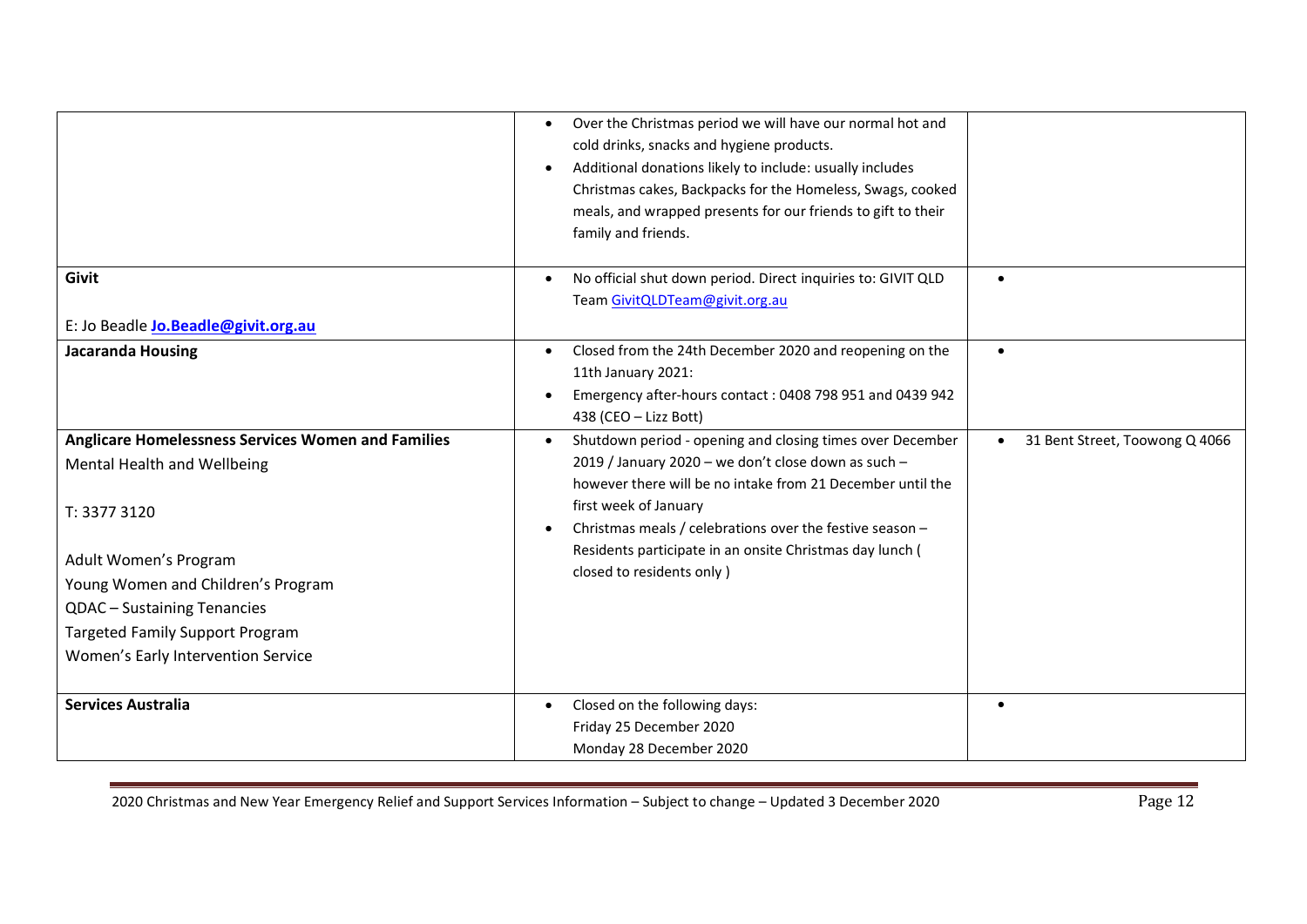|                                                          | Tuesday 29 December 2020                                           |                                       |
|----------------------------------------------------------|--------------------------------------------------------------------|---------------------------------------|
|                                                          | Friday 1 January 2021.                                             |                                       |
|                                                          | Your Centrelink payment and reporting dates may change             |                                       |
|                                                          | due to the Christmas and New Year holiday closure. We may          |                                       |
|                                                          | pay you early.                                                     |                                       |
|                                                          | Read more about public holiday reporting dates and                 |                                       |
|                                                          | payment arrangements.                                              |                                       |
| <b>Headspace / STRIDE</b>                                | Headspace centres in Woolloongabba and Nundah will be<br>$\bullet$ | $\bullet$                             |
|                                                          | closed from 5pm on Thursday the 24th December and will             |                                       |
|                                                          | reopen on Monday the 4th January.                                  |                                       |
| <b>UCC</b>                                               | Seniors Enquiry Line will still be available however does not      | $\bullet$                             |
|                                                          | operate on weekends or public holidays.                            |                                       |
| Contact: 1300 135 500                                    | Elder Abuse Hotline will close between Christmas and New           |                                       |
|                                                          | Year.                                                              |                                       |
|                                                          | Time for Grandparents will be available except for weekends        |                                       |
|                                                          | and public holidays.                                               |                                       |
| <b>Reach out Community and Family Care</b>               | Select your own FOOD PARCEL of grocery and personal                | PARCEL must be a minimum<br>$\bullet$ |
| 36 Baden Powell St, Everton Park                         | items.                                                             | spend of - \$12.00 for singles,       |
| T: 3355 7444                                             | Handling donations apply.                                          | \$25.00 for family to receive free    |
|                                                          | Normal Open Hours: Tuesday - Friday 9am - 4pm, Saturday            | supply of fruit and vegies for an     |
|                                                          | 9am - 12noon.                                                      | individual or one family.             |
| <b>Micah Projects</b>                                    | OPEN 24hrs per day 7 days per week (including public<br>$\bullet$  |                                       |
|                                                          | holidays).                                                         |                                       |
| 162 Boundary St, West End                                | 'Home for Good' housing and support service for people             |                                       |
| T: 3036 4444                                             | homeless or experiencing a housing crisis.                         |                                       |
| BDVS T: 3217 2544                                        | Brisbane Domestic Violence Service (BDVS) got women and            |                                       |
|                                                          | children experiencing domestic and family violence.                |                                       |
| SUSO Footprints (shower, laundry, support and referrals) | Continuing services until COB 23 Dec                               |                                       |
|                                                          | Reopening on 30 Dec                                                |                                       |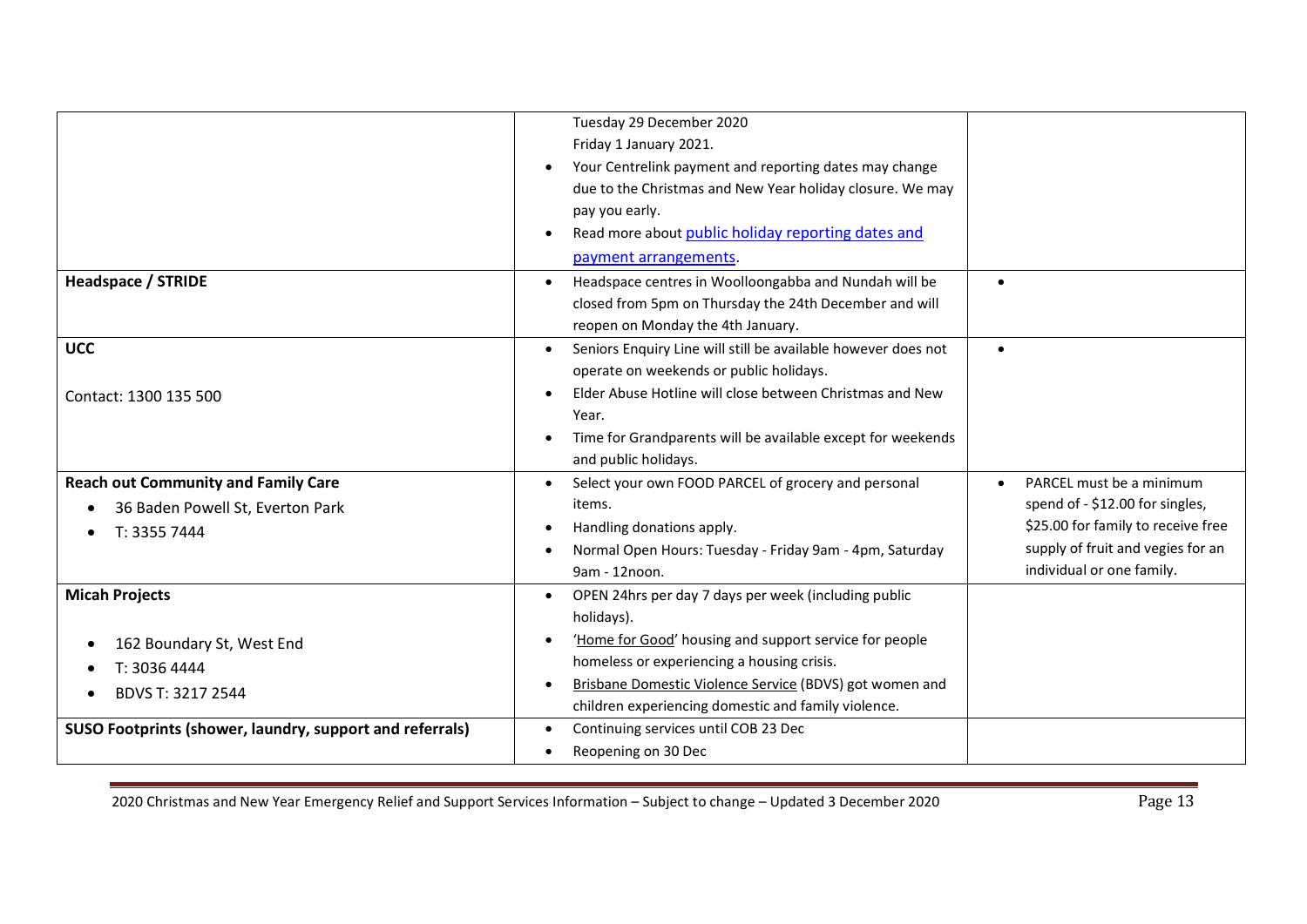|                                                                      | NO service on 1 Jan 2021 - see VAKS website for service<br>$\bullet$  |                                    |
|----------------------------------------------------------------------|-----------------------------------------------------------------------|------------------------------------|
|                                                                      | hours.                                                                |                                    |
| <b>Community Action for the Prevention of Suicide - Talk Suicide</b> | Closed from 22 December and reopening 4 January 2021.<br>$\bullet$    | T: 1800 008 255                    |
| <b>Support Service</b>                                               | Provides outreach support to individuals 15yrs and over and           |                                    |
|                                                                      | at risk of suicide as well as families and friends.                   |                                    |
| <b>Disability Services</b>                                           | Closed 23 December and reopening 4 January 2021<br>$\bullet$          | <b>NA</b>                          |
| <b>Relationships Australia QLD</b>                                   | Closed 24 Dec and reopening 4 January 2021<br>$\bullet$               | 159 St Paul's Terrace, Spring Hill |
| <b>Open Minds - Mental Health Service</b>                            | Closed 22 December and reopening 4 January 2021<br>$\bullet$          | 162 Alfred St, Fortitude Valley    |
| <b>Spring Hill Men's Shed</b>                                        | Final open day 20 December 2020, reopening 27 Jan 2021<br>$\bullet$   | 10 Love St Spring Hill             |
| Contact Robert: 0413 205 499                                         | Reopening every Mon 11 Jan 2021                                       | Robert Collins - 0413 205 499      |
| <b>Reclink</b>                                                       | Closed between 24 Dec and reopening 11 Jan 2021<br>$\bullet$          |                                    |
| <b>Metro Community Hub</b>                                           | Closed 22 December and reopening 4 January 2021<br>$\bullet$          | 22 Qualtrough St Woolloongabba     |
| <b>Alcohol Anonymous</b>                                             | Alcoholics Anonymous is a fellowship of men and women who share       | T: 1800 22 22 22                   |
|                                                                      | their experience, strength and hope with each other that they may     |                                    |
|                                                                      | solve their common problem and help others to recover from            |                                    |
|                                                                      | alcoholism. This is a program of abstinence.                          |                                    |
| <b>Narcotics Anonymous</b>                                           | Narcotics Anonymous is a non-profit fellowship of men and women       | T: 1300 652 820                    |
|                                                                      | for whom drugs had become a major problem. We are recovering          |                                    |
|                                                                      | addicts who meet regularly to help each other stay clean. This is a   |                                    |
|                                                                      | program of abstinence from all drugs                                  |                                    |
| <b>QLife</b>                                                         | Peer based telephone counselling service<br>$\bullet$                 | T: 1800 184 527                    |
|                                                                      | 5.30om to 10.30pm daily<br>$\bullet$                                  |                                    |
| <b>Open Doors Youth Service</b>                                      | Advocacy and support services for lesbian, gay, bisexual,             | T: 3257 7660                       |
|                                                                      | asexual and/or transgender, Intersex and queer (LGBTIQ)               |                                    |
|                                                                      | young people aged 12 to 24 and their families                         |                                    |
|                                                                      | 9:00am to 5pm Tuesday to Friday                                       |                                    |
| <b>Gay and Lesbian Welfare Association</b>                           | Peer counselling service for gay, lesbian, bisexual and transgender   | T: 1800 184 527                    |
|                                                                      | people and their families and friends                                 | 3pm to midnight daily              |
| <b>Seniors Enquiry Line</b>                                          | Seniors Enquiry Line is a state-wide information and referral service | T: 1300 135 500                    |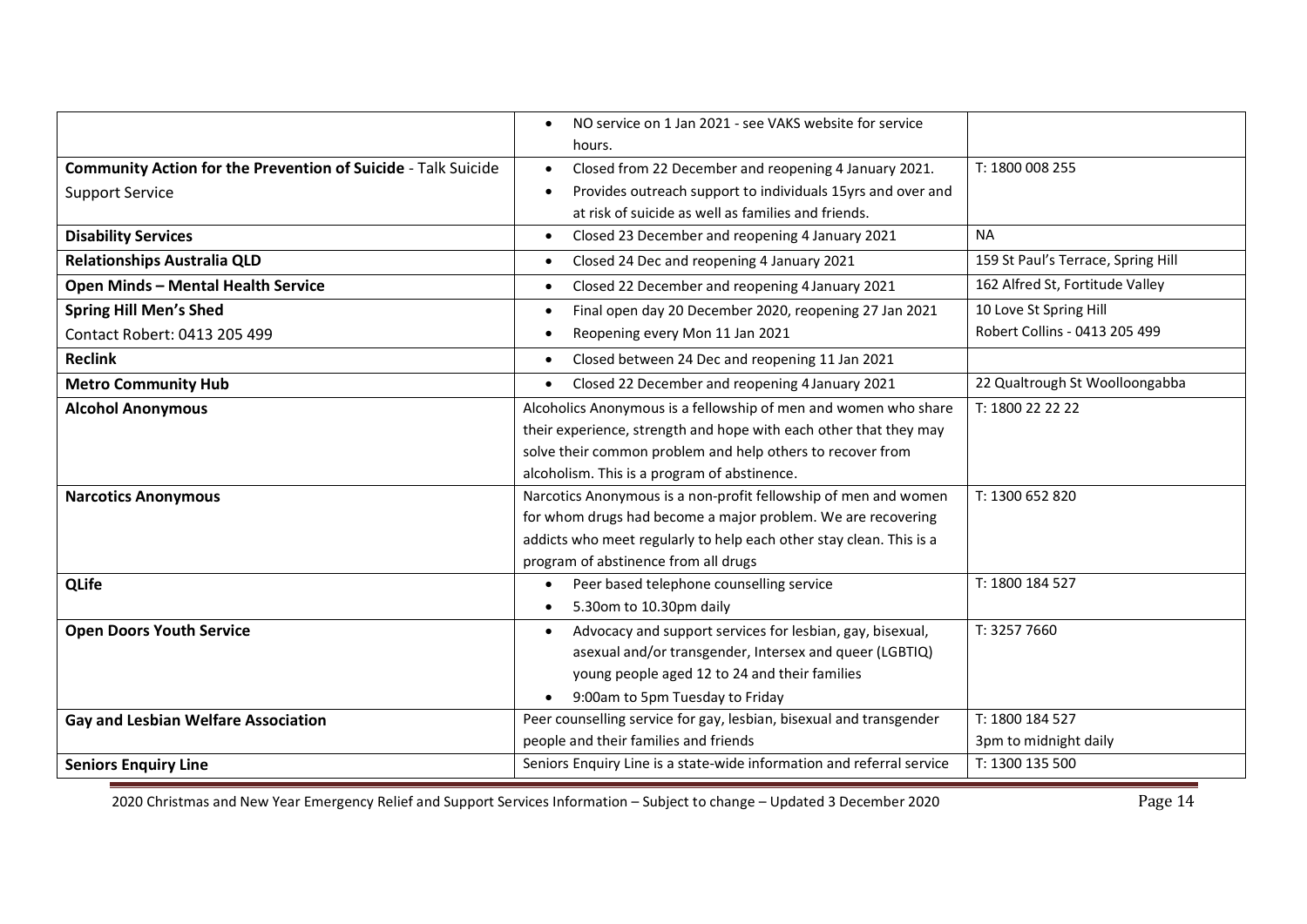|                                                          | for Queensland seniors, their family, friends, grandparents and     | 117 Gipps St, Fortitude Valley |
|----------------------------------------------------------|---------------------------------------------------------------------|--------------------------------|
|                                                          | carers.                                                             |                                |
| <b>Elder Abuse Prevention Unit</b>                       | The Elder Abuse Prevention Unit (EAPU) is a Queensland wide         | T: 1300 651 192                |
|                                                          | program which provides a Helpline for information, support and      | 117 Gipps St, Fortitude Valley |
|                                                          | referrals to people who experience, witness or suspect the abuse of |                                |
|                                                          | an older person.                                                    |                                |
| Red Cross Night Café (City Hall Basement)                | Closed Sunday 20 December 2020                                      | Tania Allen 0450548130 email   |
|                                                          | Reopening on Monday 4 January 2021                                  | tallen@redcross.org.au         |
|                                                          |                                                                     | City Hall Basement             |
|                                                          |                                                                     | 12-25yrs                       |
| The Salvation Army   Pindari                             | Open 24/7 over Christmas period.<br>$\bullet$                       | 28 Quarry St, Spring Hill      |
|                                                          |                                                                     | T: 3832 1491                   |
| The Salvation Army, Brisbane Recovery Services Centre,   | Care coordination closed from 23 Dec 2020 Reopening Wed             | 58 Glenrosa Rd Hill            |
| Moonyah                                                  | 6 Jan 2021                                                          | T: 3368 6376                   |
|                                                          | Centre-based: Open 24/7<br>$\bullet$                                |                                |
| <b>Community and Neighbourhood Centres</b>               |                                                                     |                                |
| <b>Agency</b>                                            | <b>Service Hours</b><br>$\bullet$                                   | <b>Contacts</b>                |
| <b>Jeays St Community Centre</b>                         | Closed from COB Friday 18th December 2020 and Friday 1              | T: 3852 5105                   |
| 12 Jeays St, Bowen Hills                                 | January 2021. Reopening Monday 4 Jan 2021.                          |                                |
|                                                          | Jeay's Street Community Centre is a safe and open space             |                                |
|                                                          | where community members are able to access formal and               |                                |
|                                                          | informal community-based support. Services offered                  |                                |
|                                                          | include: community gardening, free computers and internet,          |                                |
|                                                          | counselling, arts and crafts, sports and recreation                 |                                |
| Newfarm Neighbourhood Centre - 967 Brunswick St, Newfarm | Closed Public Holidays only i.e. Friday 25 December 2020            | T: 3358 5600                   |
|                                                          | Monday 28 December 2020 and Friday 1 January 2021.                  |                                |
|                                                          | Reopening Monday 4 January 2021.<br>Services                        |                                |
|                                                          | provided include:                                                   |                                |
|                                                          | Free legal information, health activities, FREE Food pantry         |                                |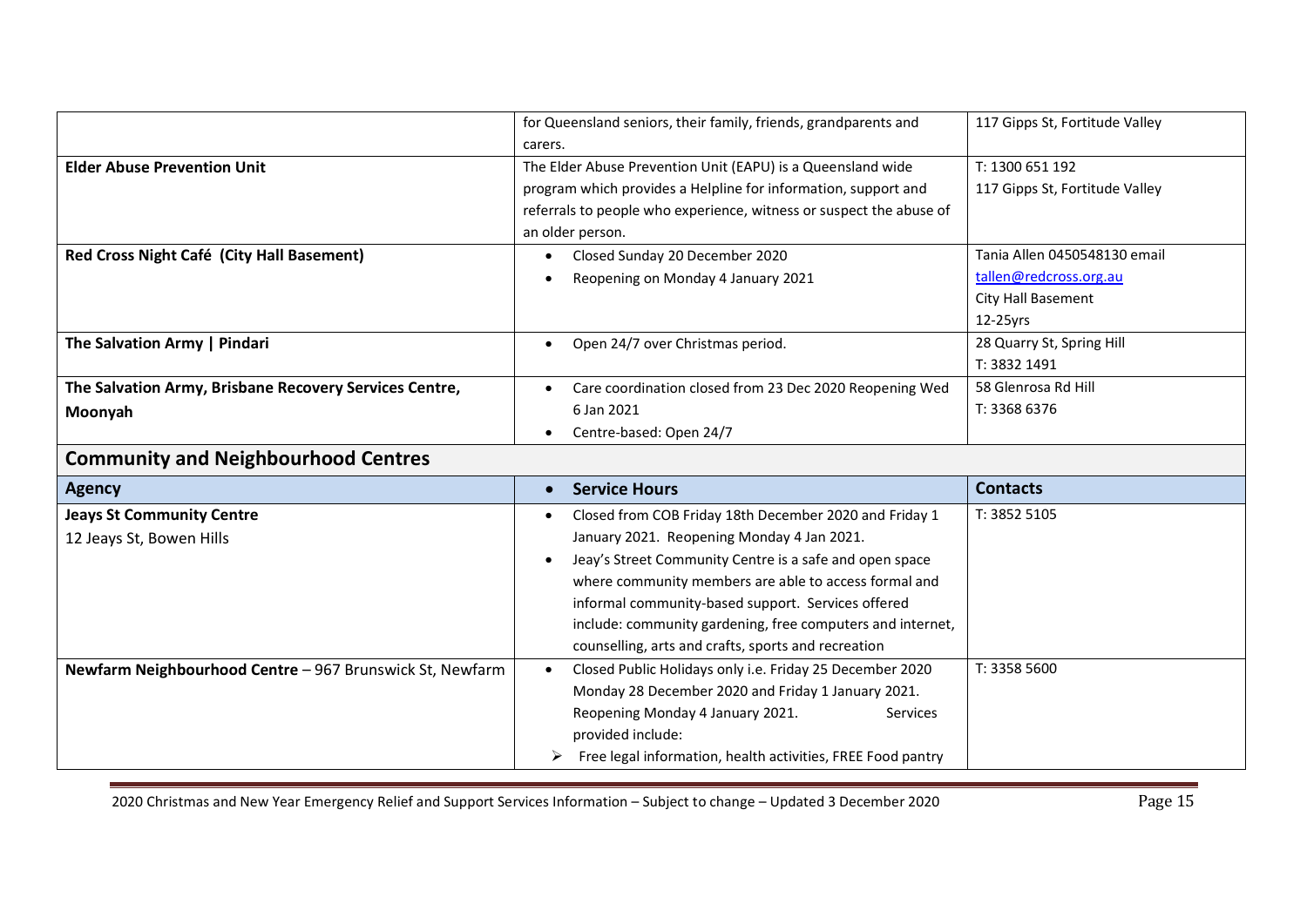|                                                         | Tuesday mornings, education and training etc.                          |                                          |
|---------------------------------------------------------|------------------------------------------------------------------------|------------------------------------------|
| The Exchange - 1 Musk Avenue, Kelvin Grove              | Closed from 21 Dec and reopening 11 January 2021<br>$\bullet$          | T: 3175 9975                             |
| The Paddington Centre - 180 Jubilee Tce Bardon          | Closed from 21 Dec and reopening 11 January 2021<br>$\bullet$          | T: NA                                    |
|                                                         | ER Services provided:                                                  |                                          |
|                                                         | Food vouchers; Non-perishable food items; Bread; Fruit and             |                                          |
|                                                         | vegetables                                                             |                                          |
| <b>Vietnamese Community Centre</b>                      | Close Friday 2pm on 18th December and reopen on Monday<br>$\bullet$    | Any eligibility criteria - low income so |
| 2709 Ipswich Rd, Darra                                  | 9am 4th January 2021                                                   | we need a copy of income statement       |
| M: 0419 844 665                                         | Emergency Relief opening dates / times - We can still serve            | and bank account for the latest 2        |
|                                                         | ER clients via email during the Christmas/new year break for           | months                                   |
|                                                         | homeless and DV clients - we need referral from agency                 |                                          |
| West End Community House - 4 Norfolk Rd, South Brisbane | Closed from 24 December 2020, reopening early Jan 2021.                | T: 3217 2333 Andrew/Kylie                |
|                                                         | Services provided include:                                             |                                          |
|                                                         | Health activities, Community meals, tenancy advice,                    |                                          |
|                                                         | Centrelink, music and gardening groups, free computer                  |                                          |
|                                                         | access                                                                 |                                          |
| <b>Picabeen Community Centre</b>                        | Closed from 24 Dec and reopening 11 January 2021                       | T: 3354 2555                             |
|                                                         | Services provided include:                                             |                                          |
|                                                         | Health, ER, youth support, ESL, arts / craft activities,               |                                          |
|                                                         | counselling, free tax help, JP's, NILS, counselling.                   |                                          |
|                                                         | ER reopens 14 Jan 2019 (bookings required)<br>➤                        |                                          |
| <b>Mt Gravatt Community Centre</b>                      | Last day 23 Dec 9am to 1pm - re-open 11 Jan 2021 - 9am to<br>$\bullet$ | T: 3343 9833                             |
|                                                         | 1pm                                                                    |                                          |
| <b>24hr Telephone Helplines</b>                         |                                                                        |                                          |
| <b>Agency</b>                                           | <b>Service Detail</b>                                                  | <b>Contact Details</b>                   |
| 1300 MH Call                                            | Access to mental health information and advice mental health           | 1300 64 22 55                            |
|                                                         | patients, carers and families, the community, GP's, non-government     |                                          |
|                                                         | organisations and private health professionals                         |                                          |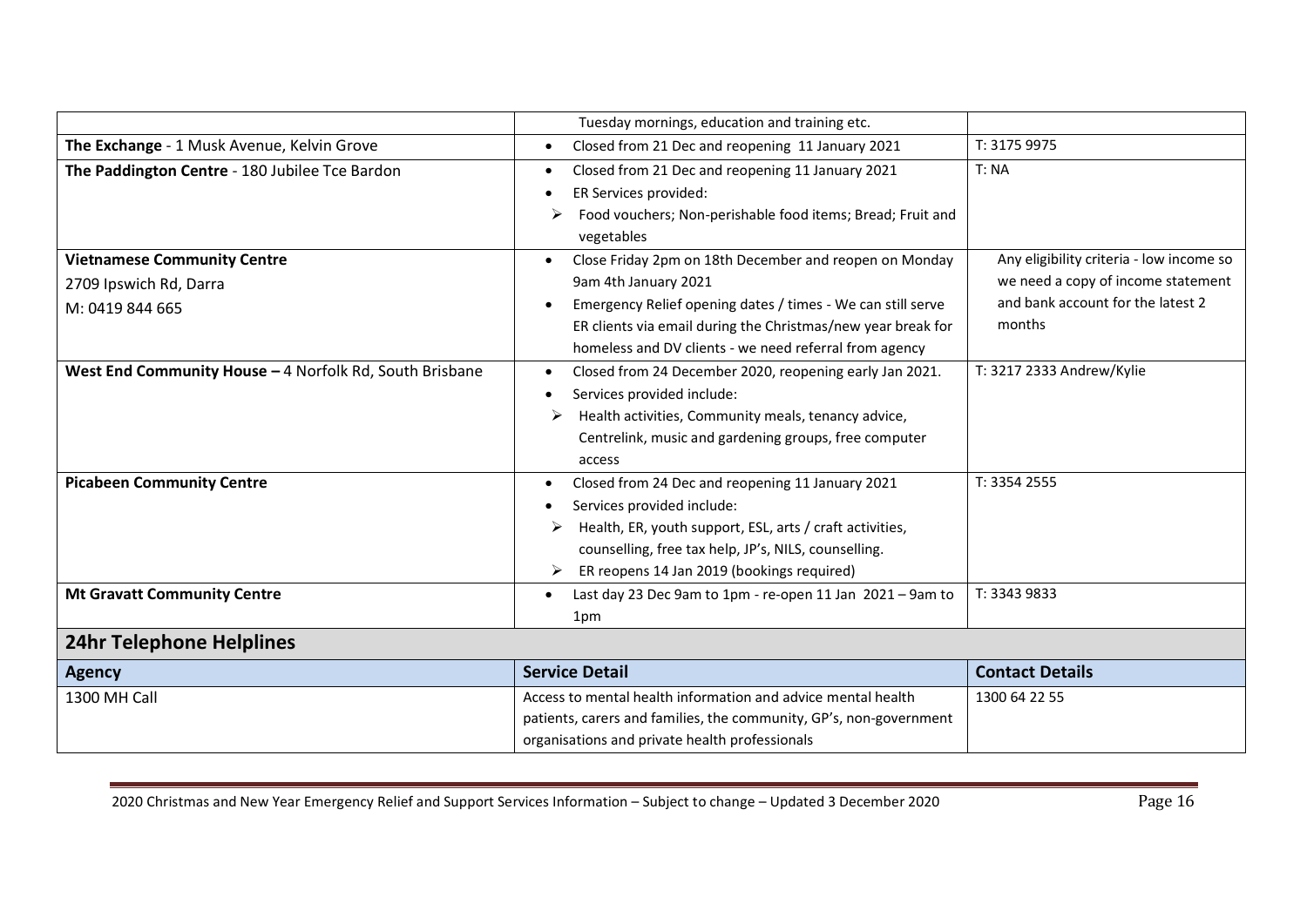| Alcohol and Drug Information Service                    | The Alcohol and Drug Information Service (ADIS) is part of the         | 1800 177 833                                     |
|---------------------------------------------------------|------------------------------------------------------------------------|--------------------------------------------------|
|                                                         | national system of information and counselling services that           |                                                  |
|                                                         | operates by telephone 24/7.                                            |                                                  |
| BeyondBlue                                              | Information and support to help people achieve their best possible     | 1300 224 636                                     |
|                                                         | mental health.                                                         |                                                  |
| <b>Crime Stoppers</b>                                   | At its core Crime Stoppers is the receipt of anonymous information     | 1300 309 355                                     |
|                                                         | about suspicious or criminal activity that is then passed to the       |                                                  |
|                                                         | Queensland Police Service. It is an intelligence gathering service and |                                                  |
|                                                         | contact with our program does not result in an immediate Police        |                                                  |
|                                                         | response.                                                              |                                                  |
| DV Connect Crisis Support                               | Telephone support and counselling to anyone who has been<br>$\bullet$  | Sexual Assault - 1800 010 120   9am<br>$\bullet$ |
|                                                         | sexually assaulted or abused and for anyone who is                     | to 11pm                                          |
|                                                         | concerned or suspects someone they care about might have               |                                                  |
|                                                         | been assaulted or abused.                                              |                                                  |
|                                                         | Telephone service offering women who are experiencing                  | Womensline - 1800 811 811                        |
|                                                         | domestic or family violence 24 hours a day 7 days a                    | Mensline - 1800 600 636   9am to                 |
|                                                         | A free, confidential telephone, counselling, referral and              | 12pm                                             |
|                                                         | support service especially set up for men.                             |                                                  |
| Women's House Domestic Violence Support - Woolloongabba | Women's House services are run by women and for women; services        | T: 3391 0005<br>$\bullet$                        |
|                                                         | are free, and confidential. Women's House offers: - Short term,        |                                                  |
|                                                         | secure accommodation at a confidential address for w omen with or      |                                                  |
|                                                         | without accompanying children, escaping domestic violence.             |                                                  |
| <b>Gamblers Help</b>                                    | Free access counselling and information services concerning            | T: 1800 858 858                                  |
|                                                         | problem gambling issues.                                               |                                                  |
| GriefLine                                               | Supports people experiencing loss and grief, at any stage in life.     | T: 1300 845 745                                  |
| <b>Homeless Information Line</b>                        | Homeless Hotline is a phone information and referral service for       | T: 1800 47 47 53                                 |
|                                                         | people who are experiencing homelessness or are at risk of             |                                                  |
|                                                         | homelessness.                                                          |                                                  |